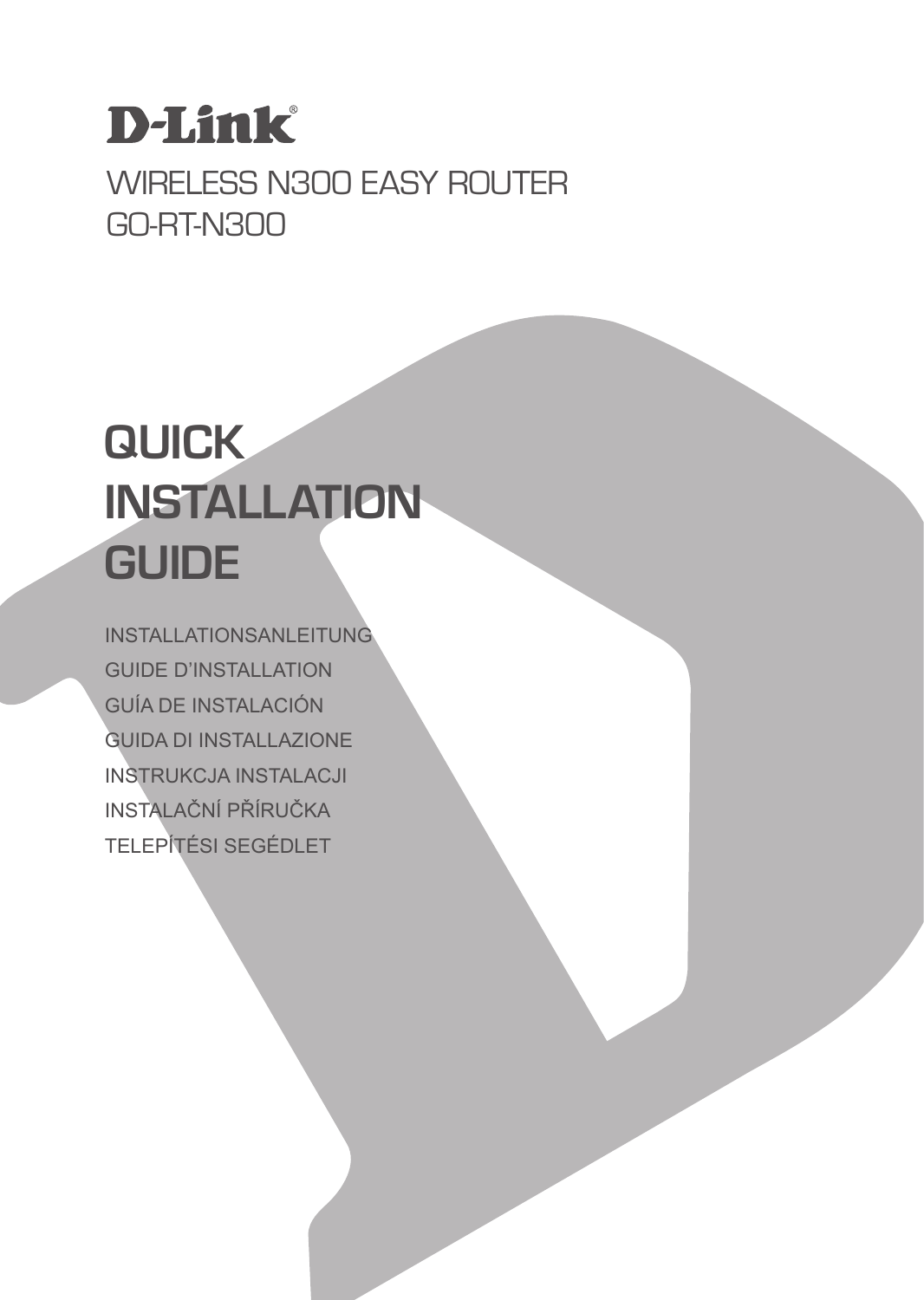# **IMPORTANT INFORMATION**



EN

FR

# IMPORTANT INFORMATION REGARDING YOUR INTERNET SUBSCRIPTION

#### **USERS WHO SUBSCRIBE TO LIMITED OR "PAY AS YOU USE" BROADBAND INTERNET ACCESS.**

In the WAN configuration settings, there is a parameter called Maximum idle timer. This parameter controls how many seconds of inactivity before dropping connection to the Internet. The default setting is "0" which disables this functionality and the Internet will be connected all the time. We suggest that you should change the Maximum idle timer to "300" (5 minutes) so that the device will drop the line after 5 minutes of inactivity and keep usage costs down.

#### **USERS WHO SUBSCRIBE TO UNLIMITED BROADBAND INTERNET ACCESS.**

You can just leave this parameter unchanged or enable Auto-reconnect to be always online.

#### **TECHNICAL NOTES:**

The Maximum idle timer is only relevant if your ISP is using PPPoE connection.

### INFORMATION IMPORTANTE CONCERNANT VOTRE ABONNEMENT INTERNET

#### **AUX UTILISATEURS QUI ONT SOUSCRIT UN ABONNEMENT LIMITÉ OU AVEC PAIEMENT UNIQUEMENT À L'UTILISATION .**

Au niveau du paramétrage de la configuration WAN, il y a un paramètre appelé Maximum idle timer. Ce paramètre contrôle le nombre de secondes d'inactivité avec la coupure de la connexion à Internet. Le paramètre par défaut est à "0", ce qui dévalide cette fonctionnalité et vous connecte à internet tout le temps. Nous vous conseillons de changer le Maximum idle timer à "300" (5 minutes) de sorte que la ligne soit coupée après 5 minutes d'inactivité pour limiter les coûts.

#### **AUX UTILISATEURS QUI ONT SOUSCRIT UN ABONNEMENT INTERNET ILLIMITÉ.**

Vous pouvez laisser ce paramètre à 0 ou valider l'Auto-reconnexion pour toujours être en ligne.

#### **NOTE TECHNIQUE :**

Le Maximum idle timer est utile uniquement si votre FAI utilise une connexion PPPoE.

# INFORMAZIONE IMPORTANTE RIGUARDANTE LA REGISTRAZIONE IN INTERNET



#### **PER GLI UTENTI CHE SOTTOSCRIVONO UN ABBONAMENTO INTERNET BROADBAND LIMITATO O A "PAGAMENTO PER IL TRAFFICO DATI EFFETTUATO"**

Nelle impostazioni della configurazione WAN, c'è un parametro chiamato Maximum idle timer. Questo parametro controlla i secondi di inattività prima di chiudere la connessione ad Internet. L'impostazione di default è "0" che disabilita questa funzione cosicché la connessione ad Internet è sempre attiva in ogni momento. Suggeriamo di cambiare il parametro di Maximum idle timer a "300" (5 minuti) cosicché il dispositivo fermerà la connessione dopo 5 minuti di inattività. In questo modo il costo della telefonate sarà ridotto.

#### **PER GLI UTENTI CHE SOTTOSCRIVONO UN ABBONAMENTO INTERNET BROADBAND ILLIMITATO.**

E' possibile lasciare questo parametro invariato o abilitare la funzione di auto-connessione per rimanere sempre connessi

#### **NOTA TECNICA :**

Il parametro Maximum idle timer è rilevante solo se l'ISP utilizza una connessione PPPoE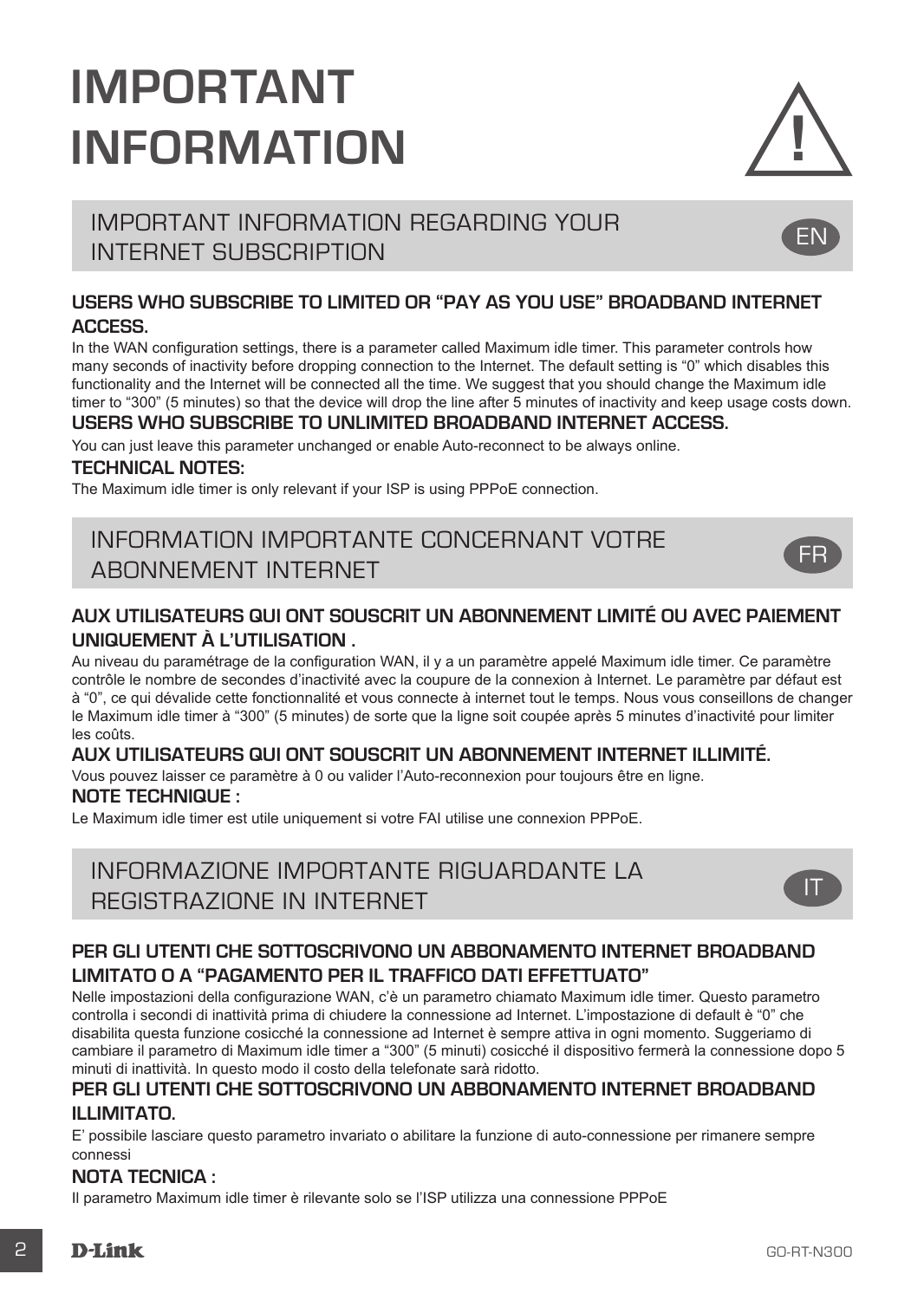#### **LOS USUARIOS SUSCRITOS, EN LOS PARÁMETROS DE CONFIGURACIÓN WAN, A UN ACCESO A INTERNET DE BANDA ANCHA LIMITADO O DE "PAGO POR USO".**

Encontrarán un parámetro llamado Maximum idle timer. Este parámetro controla cuántos segundos de inactividad se permiten antes de que se interrumpa la conexión a Internet. El valor por defecto es "0", y desactiva esta funcionalidad, con lo que se estará conectado ininterrumpidamente a Internet. Se recomienda que se modifique el valor de Maximum idle timer a "300" (5 minutos); así el dispositivo cortará la línea tras 5 minutos de inactividad y se reducirán los costes por uso.

**LOS USUARIOS SUSCRITOS A UN ACCESO A INTERNET DE BANDA ANCHA ILIMITADO.** 

Pueden dejar este parámetro como se encuentra o bien activar Auto-reconnect para estar siempre conectados. **NOTAS TÉCNICAS:**

Maximum idle timer sólo es relevante si el ISP usa una conexión PPPoE.

### WICHTIGE HINWEISE ZUR INTERNET-VERBINDUNG **DE**

Beachten Sie bitte, dass bei dem Einsatz eines Routers (oder Modem in Betriebsart "PPPoE") hohe Verbindungskosten entstehen können.

Sie müssen die Einstellungen des Routers Ihrem Tarif und Ihren Surfgewohnheiten anpassen, um zusätzliche Kosten zu vermeiden. Insbesondere dann, wenn sie einen Tarif nutzen, bei dem Ihnen die Kosten auf der Basis Ihrer Online-Zeit in Rechnung gestellt werden (zeitbasierend), müssen Sie Ihren Router durch korrekte Einstellung dazu veranlassen, die Verbindung bei Inaktivität zu trennen.

Bei Nutzung eines Tarifs der auf einem festgelegten Volumen (übertragene Datenmenge) beruht, sollten Sie entsprechende Einstellungen verwenden. Auch bei der Nutzung einer Flatrate (Volumen und Zeit unabhängiger Tarif) ist die richtige Wahl der Routereinstellung vorzunehmen.

Nach Durchführung der Einstellungen sollten Sie sich vergewissern, dass Ihre Einstellungen vom Gerät übernommen worden sind. Am besten können Sie dies prüfen, indem Sie das Gerät kurz von der Versorgungsspannung trennen und dann das Konfigurationsmenü erneut aufrufen.

Im Weiteren werden die Einstellungen erläutert, die Sie aktivieren müssen um das entsprechende Verhalten des Gerätes auszulösen.

"ALWAYS-ON" - "MANUAL" - "CONNECT-On-DEMAND" "IMMER AN "- "MANUELL" - "AUF ANFRAGE"

Diese Funktionen steuern das Online-Verhalten der Produkte:

DI (DIR)- Produkte: (siehe auch Hinweis —» Maximum Idle Time)

Always-On : Router bleibt ständig mit dem Internet verbunden

Manual: Sie müssen im Menu Status des Routers die Verbindung manuell aktivieren

Connect on Demand: Bei einer Verbindungsanfrage aus Ihrem LAN baut der Router die Verbindung zum Internet automatisch auf.

DSL - Produkte: (siehe auch Hinweis —> Maximum Idle Time)

Connect on Demand: Bei einer Verbindungsanfrage aus Ihrem LAN baut der Router die Verbindung zum Internet automatisch auf. Wird dieser Funktion nicht aktiviert, dann bleibt das Gerat ständig mit dem Internet verbunden. "MAXIMUM IDLE TIME" "Maximal untätige Zeit / Leerlaufzeit"

Nach dieser Zeitdauer wird der Router eine ungenutzte Internetverbindung trennen.

Wird hier die Ziffer "0" eingegeben, dann trennt der Router die Verbindung nicht und bleibt mit dem Internet verbunden. Dieses Verhalten ist unabhängig von den anderen Einstellungen des Routers.

Bewährt hat sich eine "MAXIMUM IDLE TIME" von 5 Minuten oder 300 Sekunden.

Zusätzlicher Hinweis:

In vielen Fällen werden unerwünschte Anwählen durch installierte Messenger Programme, Virenscanner oder Programme, die Online Updates suchen, verursacht.

Auch ein E-Mail Programm kann das Verbinden oder "Online bleiben" verursachen, genauso aber auch ein Trojaner oder Virus im System. Eine fehlende Verschlüsselung im Wireless Bereich oder einen von Ihnen zusätzlich installierten und über das Netzwerk mit Ihrem Router verbundenen Accesspoint kann externen Personen die Nutzung Ihres DSL Anschlusses erlauben. Überprüfen Sie Ihre Geräte in dieser Hinsicht.

Wir empfehlen Ihnen, www.dlink.de auf aktuelle Firmware zu überprüfen und die Produkte zu aktualisieren. Überprüfen Sie nach einem Firmware Update erneut das WAN Menü auf die korrekten Einstellungen und im Betrieb den Router auf das Online-Verhalten.

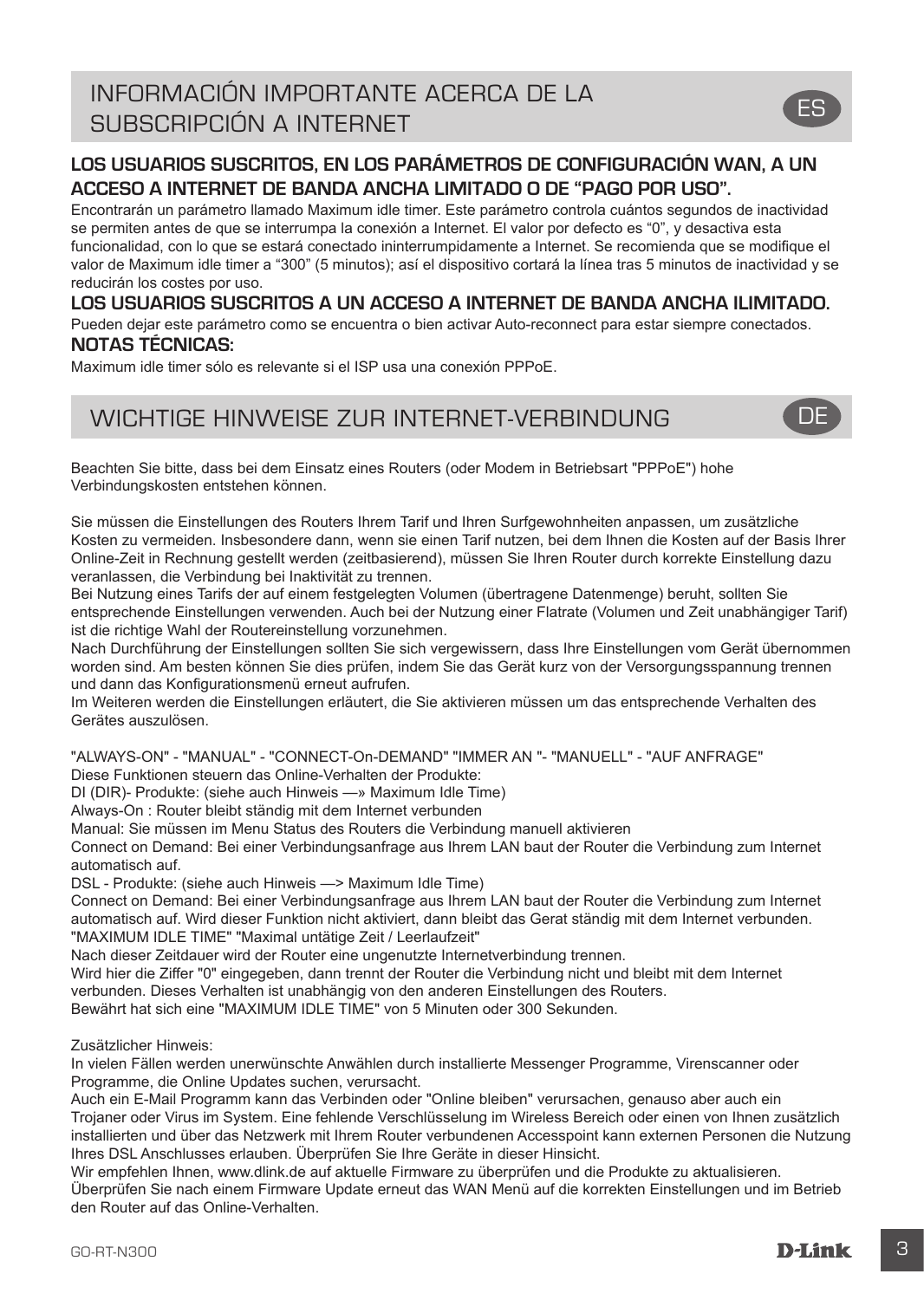# **CONTENTS OF PACKAGING**

**CONTENTS** 



**WIRELESS N300 EASY ROUTER** GO-RT-N300

**POWER ADAPTER** 12V 0.5A

### **ETHERNET CABLE (CAT5 UTP)**

CONNECT THE ROUTER TO YOUR PC DURING SET-UP

If any of these items are missing from your packaging, contact your reseller.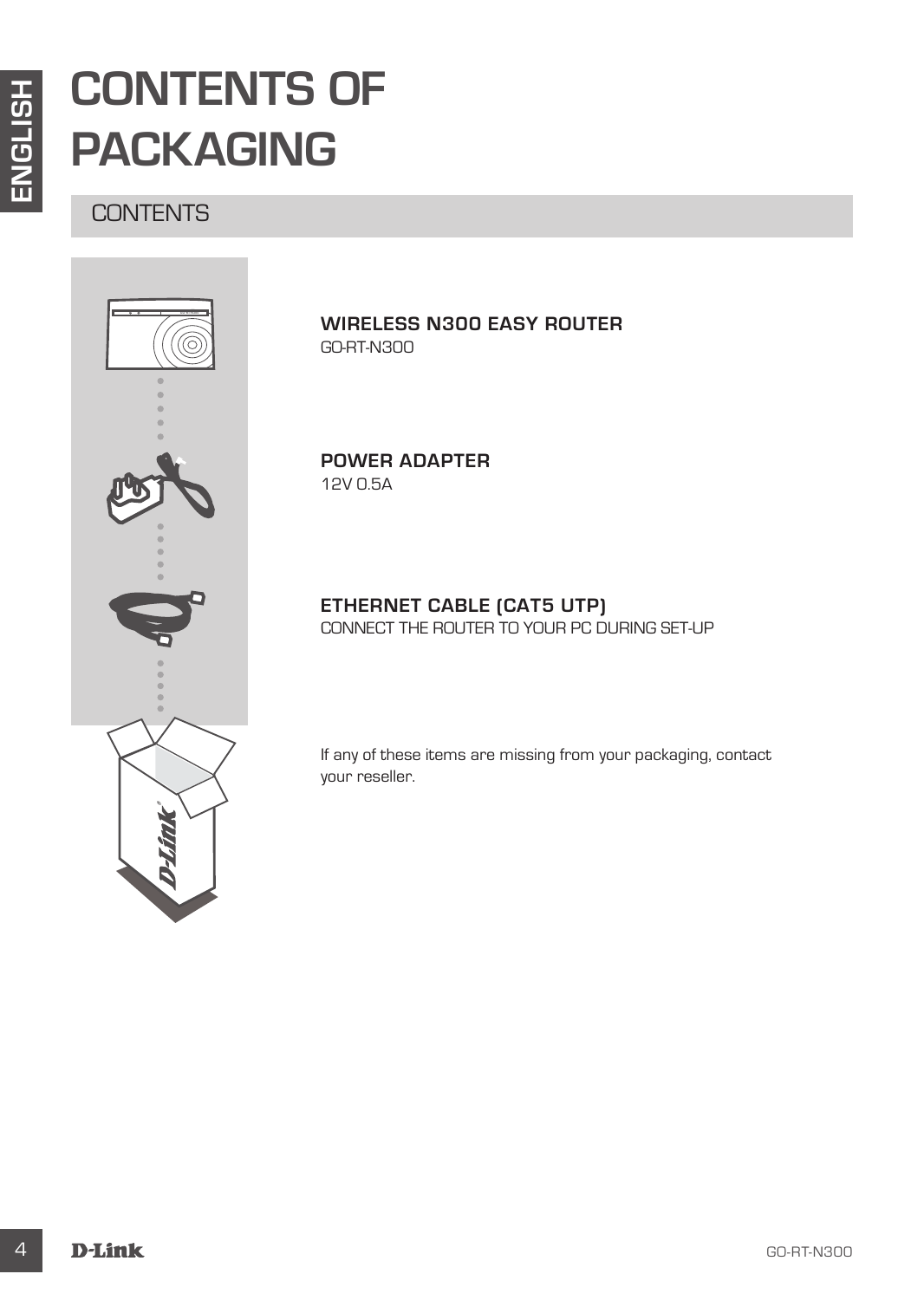# **PRODUCT SET-UP**

### EASY SETUP WIZARD







#### **Step 1**

Position your router close to your modem and the computer that is already online. Place this router in an open area of your intended work area for better wireless coverage.

#### **Step 2**

EXACT OF WIZARD<br>
EXACT SETUP WIZARD<br>
Step 1<br>
<sup>Step</sup> <sup>2</sup><br>
<sup>Step 2</sup><br>
<sup>Step 2</sup><br>
which was the state between two density on the computer that is<br>
which was the between two density concerns and the computer of the state<br>
step 2 Unplug the Ethernet cable from your modem that is connected to your computer. Plug it into the black port labled 1 on the back of your router. The router is now connected to your computer. Plug one end of the included Ethernet cable that came with your router into the yellow port labeled INTERNET on the back of the router. Plug the other end of this cable into the Ethernet port on your modem.

#### **Step 3**

Connect the supplied power adapter into the power port on the back of the router and then plug into a power outlet or surge protector. Verify the power light is lit.



#### **Step 4**

From the computer you connected to the router, open a web browser and enter "http://192.168.0.1". Then, press Enter and you will be directed to the D-Link Setup. Wizard page and follow the on-screen instructions to configure your D-Link router.

### ADVANCED SET-UP (ACCESS VIA IP ADDRESS)

To configure GO-RT-N300 manually connect your computer to the GO-RT-N300 using the ethernet cable provided. Then connect the power cable on the GO-RT-N300. The power light will display as solid green. Then simply open a browser window and enter the IP address in the browser address field:

> IP ADDRESS: http://192.168.0.1 USERNAME: Admin PASSWORD: [blank]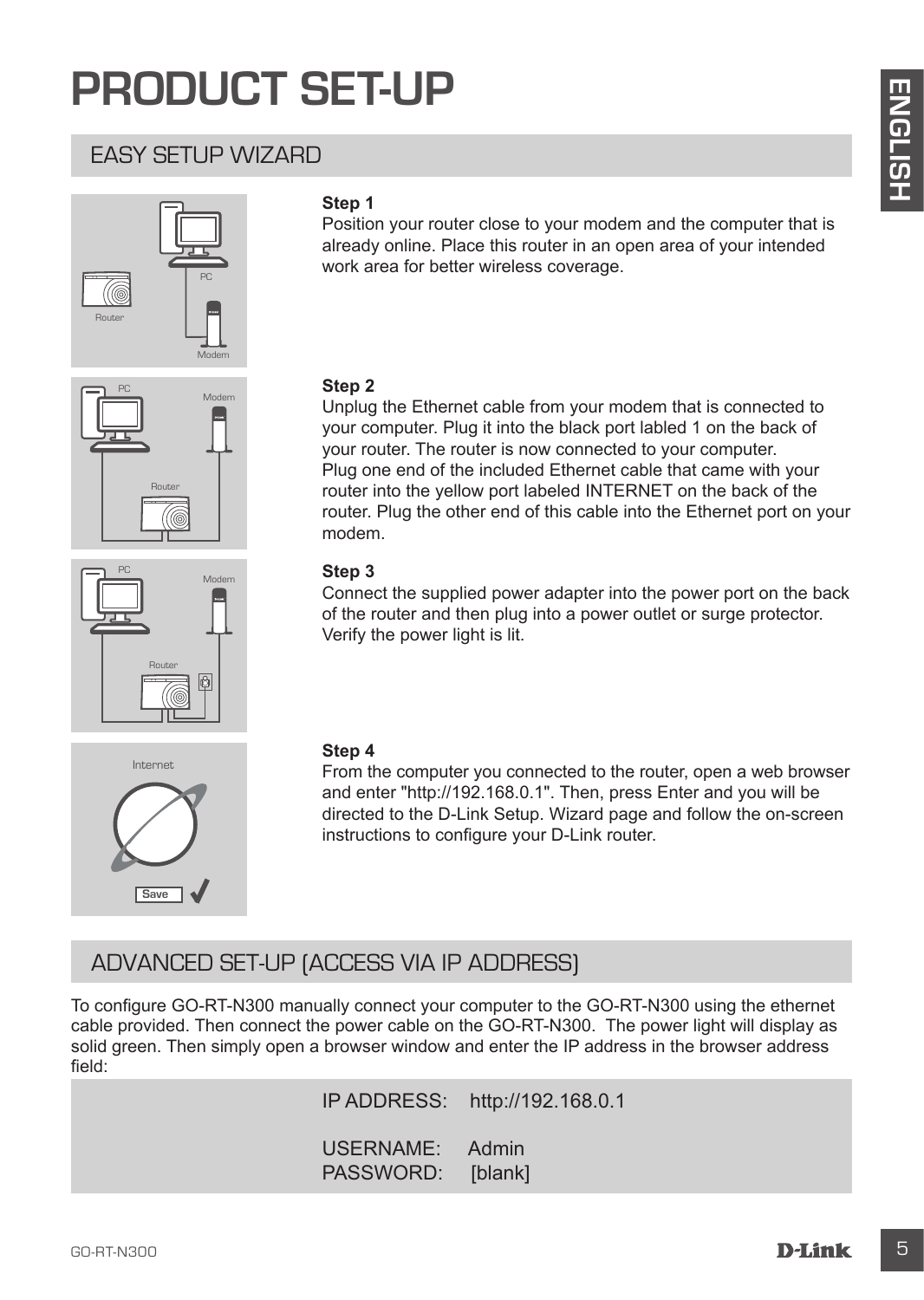# **TROUBLESHOOTING**

### SET-UP AND CONFIGURATION PROBLEMS

#### **1. HOW DO I CONFIGURE MY GO-RT-N300 ROUTER FOR A PERSONALIZED WIRELESS NETWORK NAME (SSID) AND WIRELESS ENCRYPTION KEY?**

- Connect your PC to the router using an Ethernet cable.
- Open a web browser and enter the address http://192.168.0.1
- The default username is 'Admin'. The default password is to leave the field blank.
- If you have changed the password and can not remember it, you will need to reset the router to set the password back to a blank field.

#### **2. HOW DO I RESET MY GO-RT-N300 ROUTER TO FACTORY DEFAULT SETTINGS?**

- Ensure the router is powered on.
- Press and hold the reset button on the rear of the device for 10 seconds. Note: Resetting the router to factory default will erase the current configuration settings. To reconfigure your settings, log into the router as outlined in question 1, then run the Setup Wizard.
- **3. HOW DO I ADD A NEW WIRELESS CLIENT OR PC IF I HAVE FORGOTTEN MY WIRELESS NETWORK NAME (SSID) OR WIRELESS ENCRYPTION KEY?**
	- Every PC that needs to connect to the router wirelessly, you will need to ensure you use the correct Wireless Network Name (SSID) and encryption key.
	- Use the web based user interface (as described in question 1 above) to check or choose your wireless settings.
	- Make sure you write down these settings so that you can enter them into each wirelessly connected PC. You will find a dedicated area on the back of this document, this important information for future use.

#### **4. WHY CAN I NOT GET AN INTERNET CONNECTION?**

- For ADSL users please contact your ISP to make sure the service has been enabled/connected by your ISP and that your ISP username and password is correct.

#### **For full product manual, please refer to the website www.dlink.com**

**To download the latest firmware, please refer to the website www.dlink.com**

### TECHNICAL SUPPORT

**EXECUTIVE STATE AND CONFIGURATION PROBLEMS**<br>
SET-UP AND CONFIGURATION PROBLEMS<br>
WIRELESS NETWORK NAME (SSID) AND WIRELESS FROF APERSONALIZED<br>
WIRELESS NETWORK NAME (SSID) AND WIRELESS FROF APPITON KEY?<br>
Comes verb browser **United Kingdom (Mon-Fri)** website: http://www.dlink.co.uk FTP: ftp://ftp.dlink.co.uk Home Wireless/Broadband 0871 873 3000 (9.00am–06.00pm, Sat 10.00am-02.00pm) Managed, Smart, & Wireless Switches, or Firewalls 0871 873 0909 (09.00am- 05.30pm) (BT 10ppm, other carriers may vary.)

#### **Ireland (Mon-Fri)**

All Products 1890 886 899 (09.00am-06.00pm, Sat 10.00am-02.00pm) Phone rates: €0.05ppm peak, €0.045ppm off peak times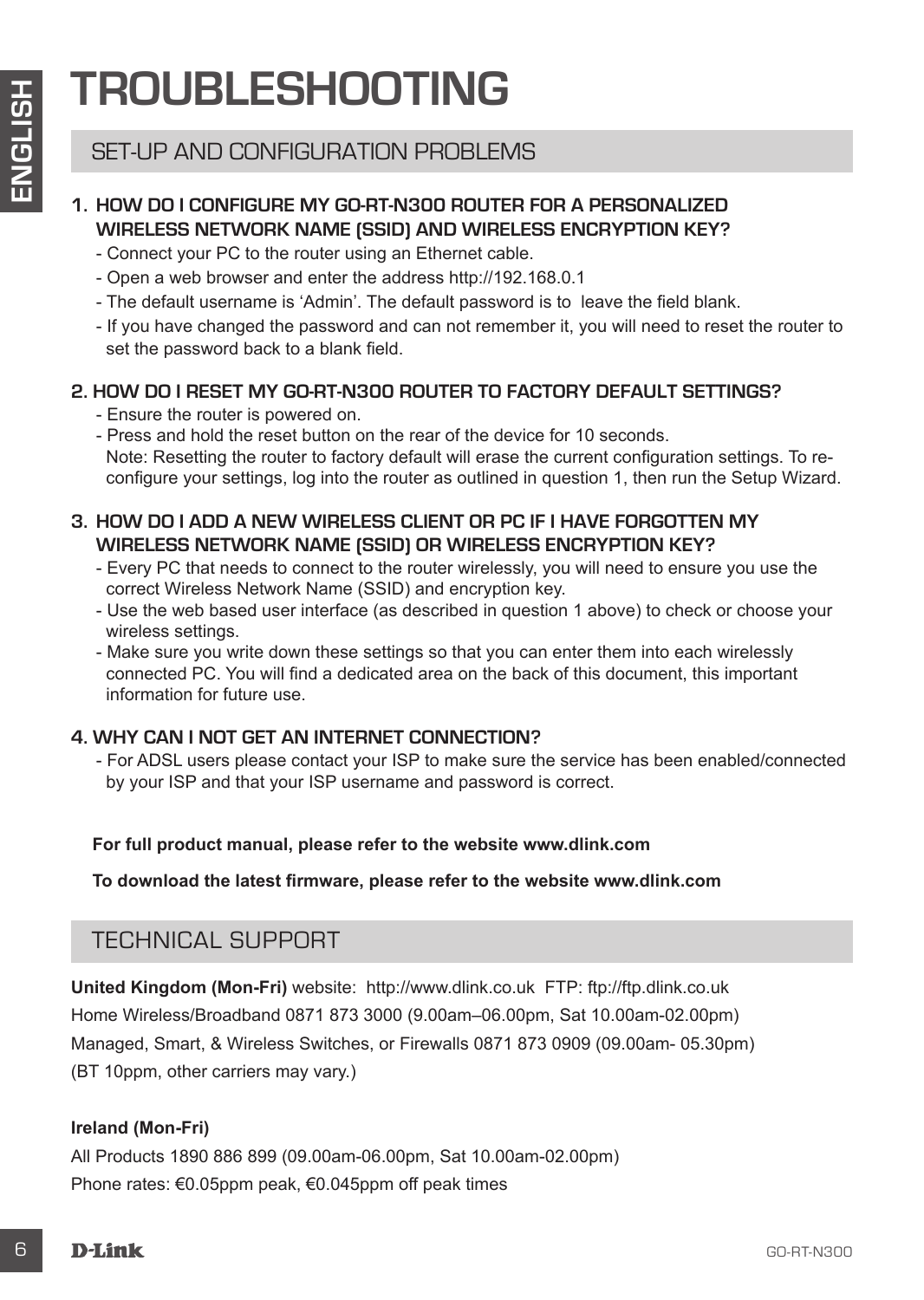# **LIEFERUMFANG**

# PACKUNGSINHALT



**WIRELESS N300 EASY ROUTER** GO-RT-N300

**STROMADAPTER** 12V 0.5A

#### **KAT5E ETHERNET KABEL**

STELLEN SIE SICHER, DAS DER DEN ROUTER WÄHREND DES GESAMTEN SETUP-VORGANGS AN IHREN PC ANGESCHLOSSEN IST

Sollte eines dieser Teile fehlen, wenden Sie sich bitte an Ihren Fachhändler.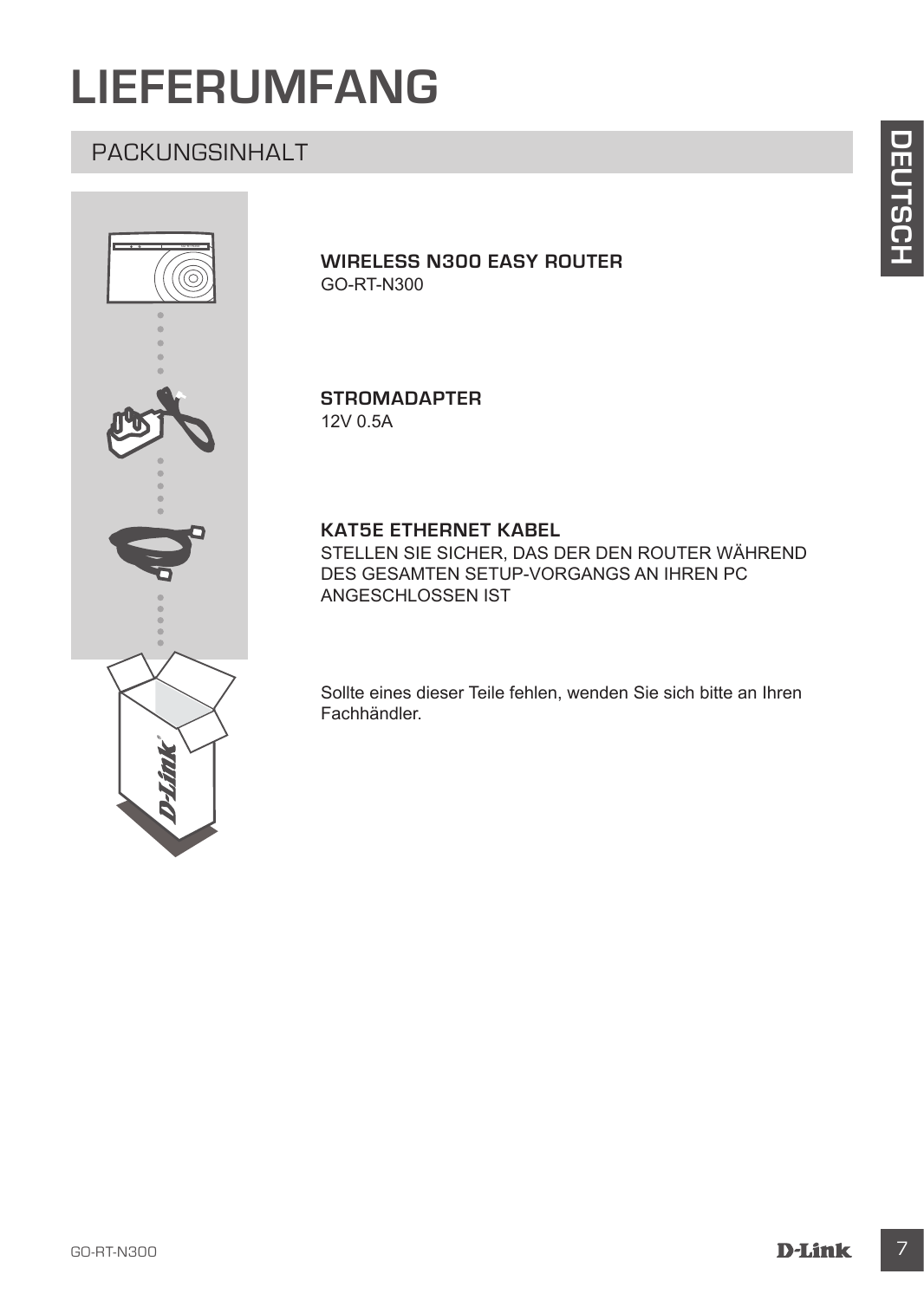# **SETUP DES PRODUKTS**

# EASY SETUP WIZARD









**Schritt 1**

#### **Schritt 2**

Lösen Sie das Ethernet-Kabel an Ihrem Modem, das an Ihren Computer angeschlossen ist. Stecken Sie es in den mit 1 gekennzeichneten schwarzen Port auf der Rückseite Ihres Routers. Der Router ist nun mit Ihrem Computer verbunden.

Stellen Sie Ihren Router nicht weit entfernt von Ihrem Modem und dem Computer auf, der bereits online ist. Um eine bessere drahtlose Abdeckung zu erzielen, stellen Sie diesen Router an einem leicht zugänglichen und offenen Bereich Ihres geplanten Arbeitsbereichs auf.

Stecken Sie das eine Ende des im Lieferumfang Ihres Routers enthaltenen Ethernet-Kabels in den mit INTERNET gekennzeichneten gelben Port auf der Rückseite des Routers. Stecken Sie das andere Ende dieses Kabels in den Ethernet-Port Ihres Modems.

#### **Schritt 3**

Schließen Sie das mitgelieferte Netzteil (Stromadapter) an den Stromeingangs-Port (Power Port) auf der Rückseite des Routers und an die Stromversorgung oder einen Überspannungsschutz an. Vergewissern Sie sich, dass die Betriebsanzeige leuchtet.



#### **Schritt 4**

Öffnen Sie einen Webbrowser auf dem Computer, den Sie an den Router angeschlossen haben, und geben Sie "http://192.168.0.1" ein. Drücken Sie dann auf die Eingabetaste.

Sie werden zur Seite des D-Link Setup-Assistenten weitergeleitet. Folgen Sie dort den auf dem Bildschirm angezeigten Anweisungen zur Konfiguration Ihres D-Link-Routers.

# ERWEITERTES SETUP (ZUGRIFF ÜBER IP-ADRESSE)

EASY SETUP WIZARE<br>
Shorter the Router nicht weit entfernt von ihrem Modern und<br>
den Computer and, der bereist colles a busine time asset winner bestein<br>
Absolution gian entime for the test stars and the main entime for the Um den GO-RT-N300 manuell zu konfigurieren, schließen Sie Ihren Computer mithilfe des im Lieferumfang enthaltenen Ethernet-Kabels an den GO-RT-N300 an. Schließen Sie dann das Stromkabel an den GO-RT-N300 an. Die Betriebsanzeige leuchtet nun durchgehend grün. Öffnen Sie dann ein Browser-Fenster und geben Sie die IP-Adresse im Adressenfeld des Browsers ein:

IP-ADRESSE: http://192.168.0.1

BENUTZERNAME: Admin KENNWORT: [leer]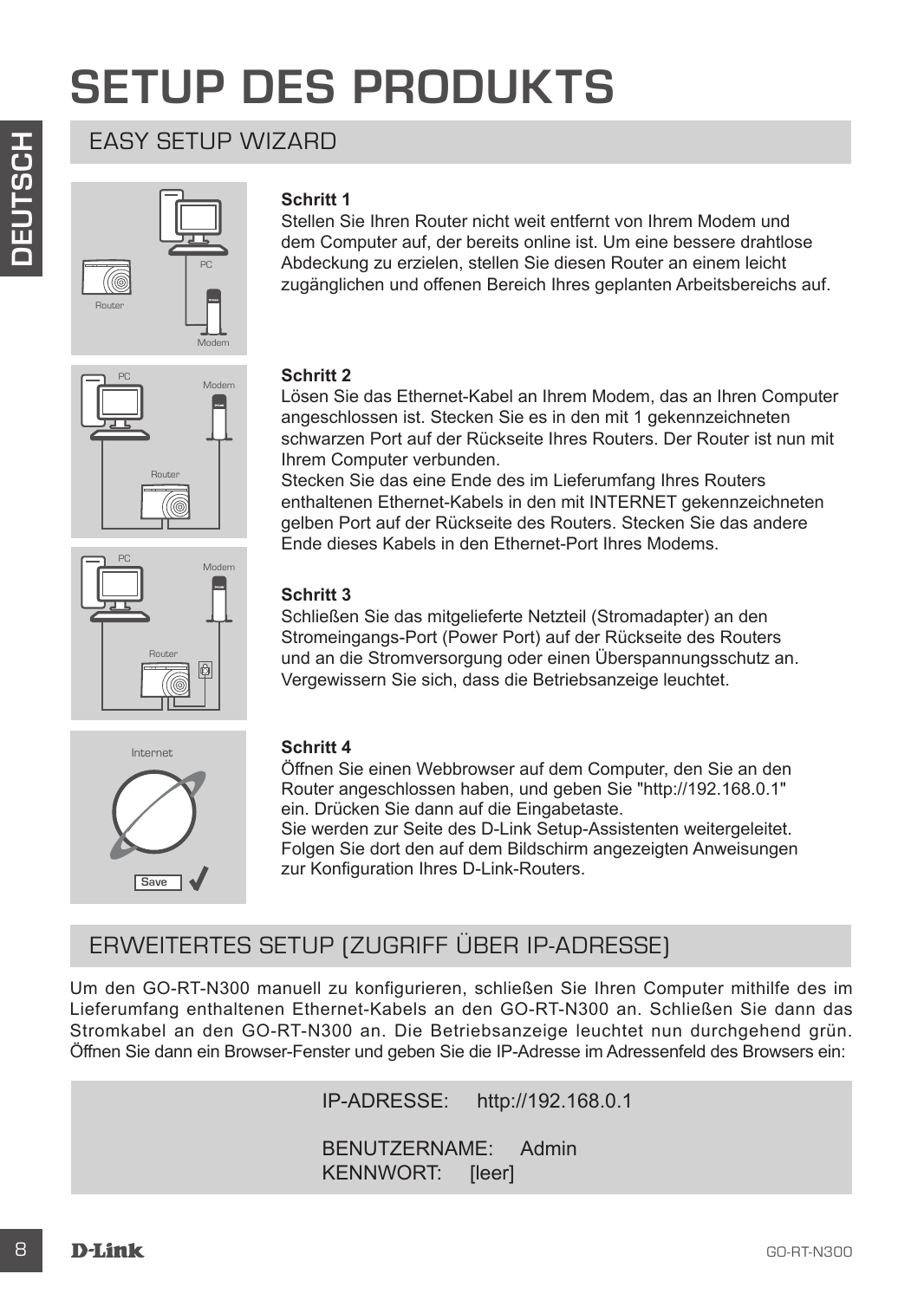# **FEHLERBEHEBUNG**

### SETUP-UND KONFIGURATIONSPROBLEME

#### **1. WIE KONFIGURIERE ICH DAS WLAN MEINES GO-RT-N300 ROUTER FÜR EINEN PERSÖNLICHEN WLAN-NAMEN (SSID) UND SCHÜSSEL?**

- Verbinden Sie den PC über ein Ethernet-Kabel mit dem Router.
- Öffnen Sie den Webbrowser, und geben Sie die folgende IP-Adresse ein: http://192.168.0.1.
- Der Standard-Benutzername ist "Admin". Das Standard-Kennwort ist "" (Feld freilassen).
- Wenn Sie das Kennwort geändert haben und Sie das neue Kennwort vergessen haben, müssen Sie den Router zurücksetzen, um anschließend das Kennwort wieder auf "" zurücksetzen zu können (Feld freilassen).

#### **2. WIE KANN ICH MEINEN ROUTER AUF DIE WERKSEITIGEN VOREINSTELLUNGEN ZURÜCKSETZEN?**

- Überprüfen Sie, ob der Router eingeschaltet ist.
- Hinweis: Wenn Sie den Router auf die werkseitigen Voreinstellungen zurücksetzen, werden alle aktuellen Konfigurationseinstellungen gelöscht. Um die Einstellungen neu zu konfigurieren, melden Sie sich wie unter Frage 1 beschrieben beim Router an und starten Sie den Setup-Assistenten.

#### **3. WIE FÜGE ICH EINEN NEUEN DRAHTLOSEN CLIENT ODER PC HINZU, WENN ICH DEN NAMEN DES DRAHTLOSEN NETZWERKS (SSID) ODER DEN SCHLÜSSEL FÜR DIE DRAHTLOSE VERBINDUNG VERGESSEN HABE?**

- Wenn der Name des drahtlosen Netzwerks und der Schlüssel für die drahtlose Verbindung nicht korrekt eingegeben werden, kann der jeweilige PC nicht drahtlos mit dem Router verbunden werden.
- Überprüfen oder wählen Sie die Einstellungen für den drahtlosen Betrieb über die webbasierte Benutzeroberfläche (wie unter Frage 1 beschrieben).
- Bitte notieren Sie Sich diese Einstellungen unbedingt, damit Sie diese in jeden drahtlos verbundenen PC eingeben können. Einen entsprechend zu diesem Zweck vorgesehenen Platz finden Sie auf der Rückseite dieses Dokuments.

#### **4. WARUM IST ES NICHT MÖGLICH, EINE VERBINDUNG ZUM INTERNET HERZUSTELLEN?**

- SETUP-UND KONFIGURATIONSPROBLEM<br>
T. W. KONFIGURATIONSPROBLEM<br>
FERSONNICHER DE NOMAN MENIS GOFIN AND CHINE<br>
FERSONNICHER DE NOMAN MENIS GOFIN AND CHINE<br>
FERSONNICHER DE NOMAN MENIS GOFIN DE SEU DE VERSE DE NOMAN CHINE<br>
TO C - Wenn Sie Breitbandkabel verwenden, stellen Sie sicher, dass die Option Clone MAC address (MAC-Adresse kopieren) während der Installation des Assistenten aktiviert ist (oder geben Sie die registrierte MAC-Adresse ein). Überprüfen Sie außerdem, ob der Dienst aktiviert wurde (bzw. eine Verbindung zu diesem Dienst hergestellt wurde) und funktionsfähig ist.
	- Wenn Sie ADSL nutzen, wenden Sie sich an Ihren Internetdiensteanbieter, um zu überprüfen, ob der Dienst aktiviert wurde (bzw. eine Verbindung zu diesem Dienst hergestellt wurde) und Ihr Benutzername sowie Ihr Kennwort korrekt sind.

#### **Sie finden ein umfassendes Handbuch zum Produkt auf der ebsite www.dlink.com**

**Um die aktuelle Firmware herunterzuladen, rufen Sie bitte die folgende Webseite auf: www.dlink.com**

## TECHNISCHE UNTERSTÜTZUNG

**Deutschland**: Web: http://www.dlink.de

Telefon: +49(0)1805 2787 0,14 € pro Minute Zeiten: Mo. –Fr. 09:00 – 17:30 Uhr **Österreich**: Web: http://www.dlink.at

Telefon: +43(0)820 480084 0,116 € pro Minute Zeiten: Mo. –Fr. 09:00 – 17:30 Uhr

**Schweiz**: Web: http://www.dlink.ch

Telefon: +41(0)848 331100 0,08 CHF pro Minute Zeiten: Mo. –Fr. 09:00 – 17:30 Uhr

\* Gebühren aus Mobilnetzen und von anderen Providern können abweichen.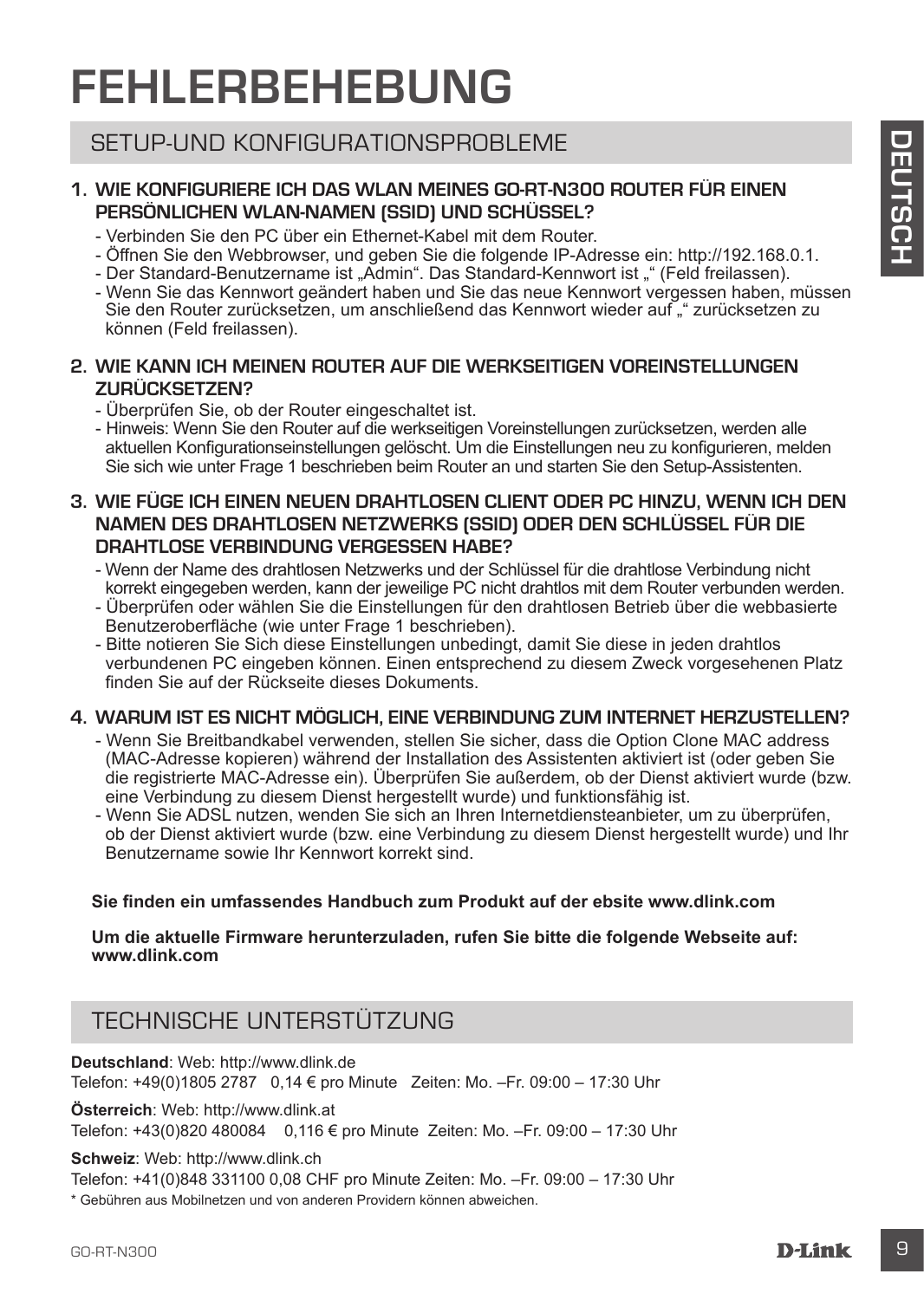# **QUE CONTIENT LA BOÎTE ?**

**CONTENUL** 



**WIRELESS N300 EASY ROUTER** GO-RT-N300

**ADAPTATEUR SECTEUR** 12V 0.5A

#### **CÂBLE ETHERNET CATÉGORIE 5**  CONNECTEZ LE ROUTEUR AU PC PENDANT LA CONFIGURATION

Si l'un des éléments ci-dessus est manquant, veuillez contacter votre revendeur.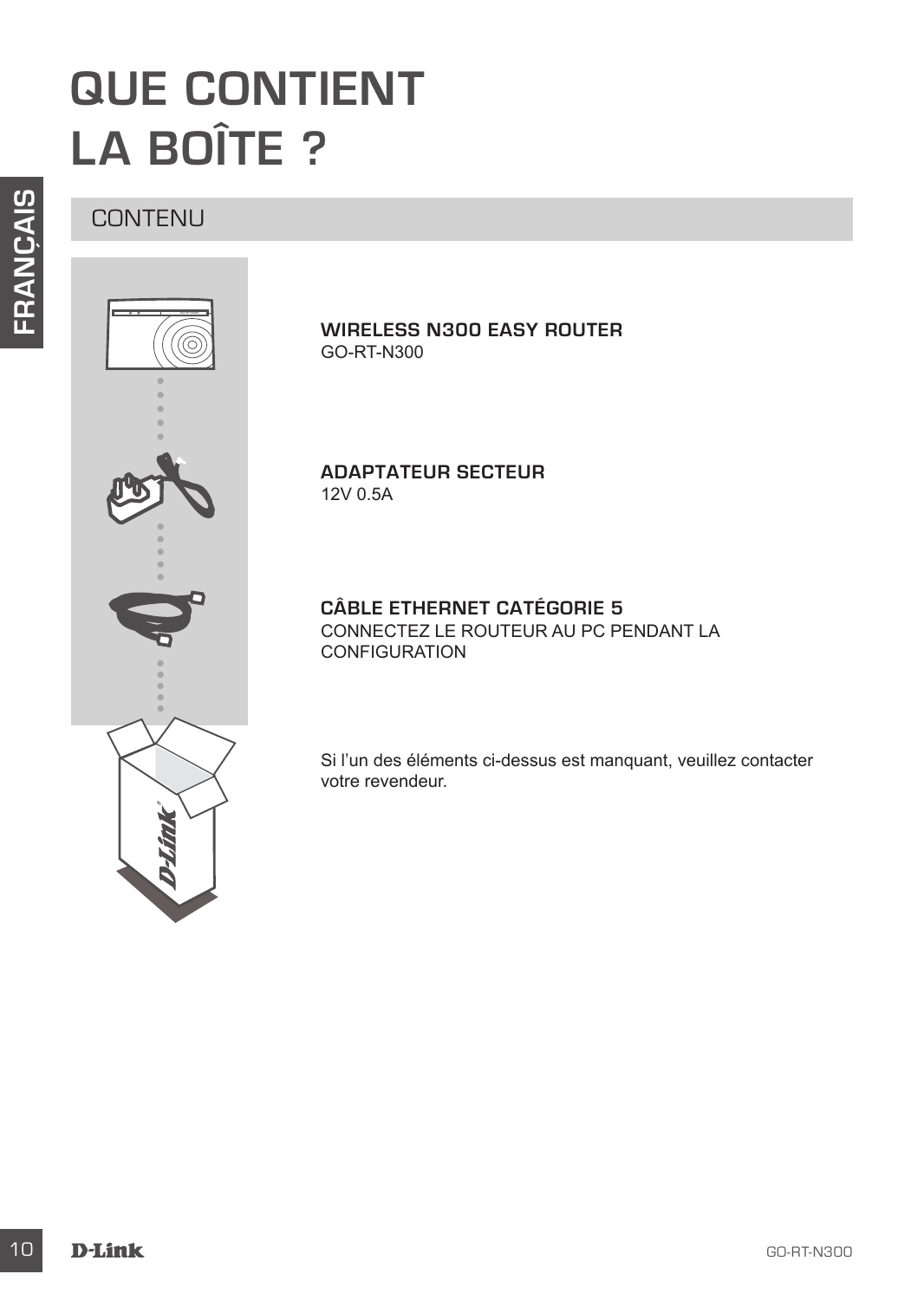# **CONFIGURATION DU PRODUIT**

### EASY SETUP WIZARD



#### **Étape 1**

Placez le routeur à proximité de votre modem et de votre ordinateur déjà en ligne. Installez-le dans un lieu ouvert de l'espace de travail prévu pour obtenir une meilleure couverture.



#### **Étape 2**

Equal to the control of experiments of experiments of the control of the control of the control of the control of the control of the control of the control of the control of the control of the control of the control of the Débranchez le câble Ethernet du modem connecté à votre ordinateur. Branchez-le dans le port noir étiqueté 1 à l'arrière de votre routeur. Ce dernier est maintenant connecté à votre ordinateur. Branchez une extrémité du câble Ethernet joint au routeur dans le port jaune étiqueté INTERNET à l'arrière du routeur. Branchez l'autre extrémité de ce câble au port Ethernet de votre modem.



#### **Étape 3**

Connectez une extrémité de l'adaptateur d'alimentation joint dans le port d'alimentation (à l'arrière du routeur) et l'autre, dans une prise de courant ou un parasurtenseur. Vérifiez que le voyant d'alimentation s'allume.



#### **Étape 4**

Sur l'ordinateur connecté au routeur, ouvrez un navigateur Web, puis saisissez « http://192.168.0.1 ». Ensuite, appuyez sur Entrée; vous serez redirigé vers la page de l'assistant de configuration D-Link. Suivez les instructions à l'écran pour configurer votre routeur D-Link.

# CONFIGURATION AVANCÉE (ACCÈS VIA ADRESSE IP)

Pour configurer manuellement le GO-RT-N300, connectez votre ordinateur au GO-RT-N300 à l'aide du câble Ethernet fourni. Raccordez ensuite le câble d'alimentation au GO-RT-N300. Le voyant d'alimentation s'allume en vert.

Ouvrez ensuite une fenêtre du navigateur et entrez l'adresse IP dans le champ d'adresse du navigateur.

ADRESSE IP: http://192.168.0.1

NOM D'UTILISATEUR: Admin MOT DE PASSE: [vide]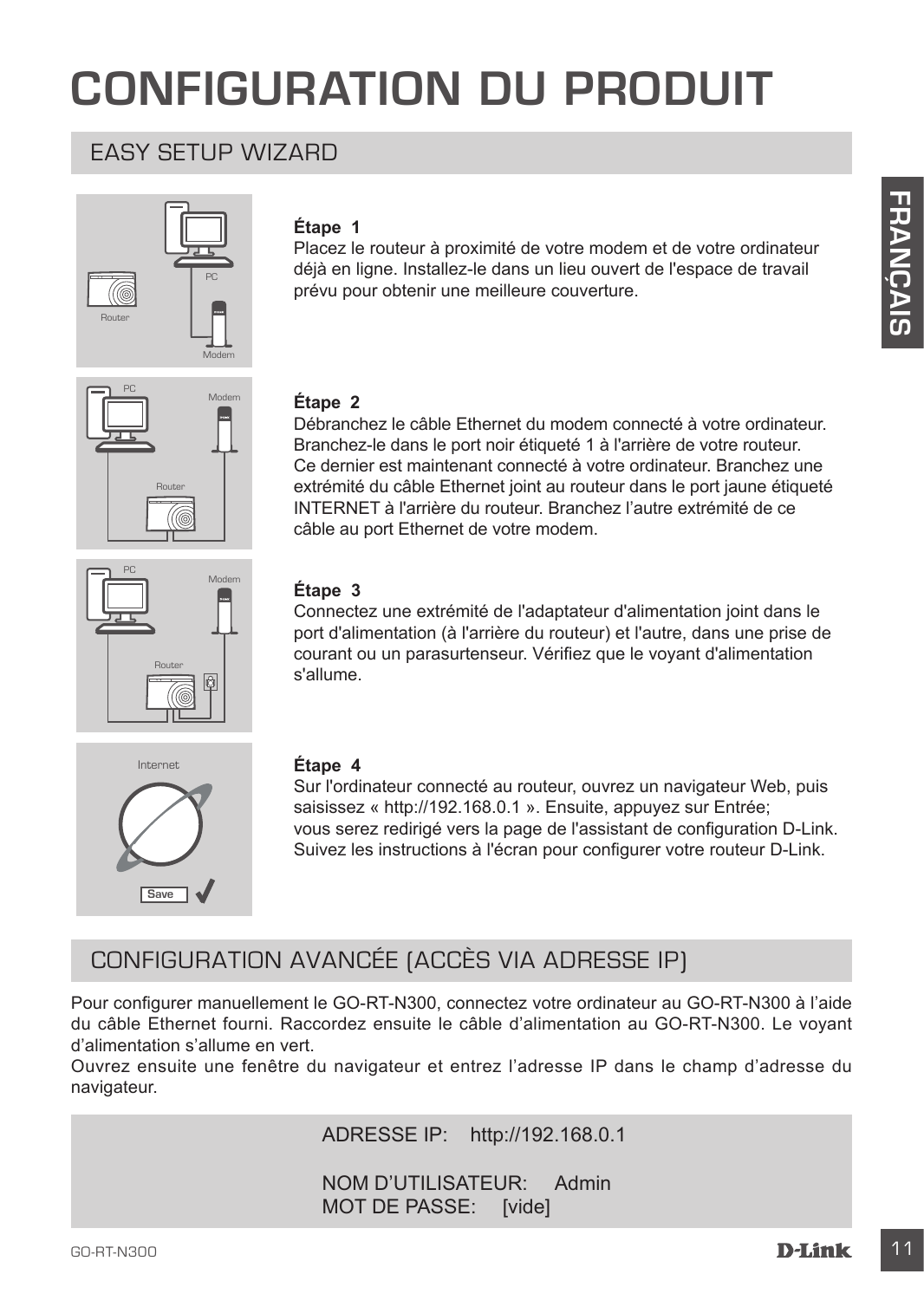# **DÉPANNAGE**

### PROBLÈMES D'INSTALLATION ET DE CONFIGURATION

#### **1. COMMENT PUIS-JE CONFIGURER MON ROUTEUR GO-RT-N300 POUR OBTENIR UN NOM DE RÉSEAU SANS FIL (SSID) ET UNE CLÉ DE CHIFFREMENT PERSONNALISÉS ?**

- Connectez votre PC sur le routeur à l'aide d'un câble Ethernet.
- Ouvrez votre navigateur web et entrez l'adresse http://192.168.0.1
- Le nom par défaut est 'Admin'. Le mot de passe est '' (laissez le champ vide)
- Si vous avez changé le mot de passe et que vous ne vous en souvenez plus, vous devrez faire un reset du routeur pour récupérer le mot de passe avec le champ vide.

#### **2. FAIRE UN RESET DU ROUTEUR POUR LE REMETTRE EN CONFIGURATION USINE?**

- Assurez-vous que le routeur est alimenté électriquement.
- 12 COMMENT PUIS-LE COMPIEURER MONTELIE RESONALISES ?<br>
12 COMPENE CHE COMPIEURER MONTELIES OF THE RESONALISES ?<br>
Comete exter to Poi the fortest of also estimates the memoir of a comparison points.<br>
Comete with external int - Appuyez sur le bouton reset à l'arrière du produit pendant 10 secondes. Attention : Faire un reset du routeur en configuration usine effacera les paramètres de configuration actuels. Pour reconfigurer le routeur, reportez-vous au point 1 et lancez l'assistant de configuration.
	- **3. COMMENT AJOUTER UN NOUVEAU CLIENT OU PC SANS FIL SI J'AI PERDU LE NOM DE MON RÉSEAU SANS FIL (SSID) OU LA CLÉ D'ENCRYPTION SANS FIL ?**
		- Chaque PC devant se connecter en sans fil sur le routeur doit être configuré avec le même nom de réseau sans fil (SSID) et la même clé d'encryption sans fil que ceux configurés sur le routeur.
		- Utilisez l'interface de configuration du routeur (voir point 1) pour vérifier ou configurer vos paramètres sans fil.
		- Veillez à noter ces paramètres afin de pouvoir les introduire dans chaque PC connecté sans fil. Vous trouverez une zone prévue à cet effet au dos de ce document. Ces informations sont importantes et seront réutilisées ultérieurement.

#### **4. MA CONNEXION INTERNET NE PEUT S'ÉTABLIR !**

- Pour les abonnés au câble, il est parfois nécessaire de valider l'option Clone MAC address et de renseigner l'adresse MAC enregistrée. Merci aussi de contacter votre FAI pour vous assurer que la ligne est ouverte.
- Merci aux utilisateurs de l'ADSL de contacter votre FAI pour vous assurer que la ligne est ouverte et vérifier que le nom et le mot de passe Internet sont corrects.

#### **Pour obtenir le manuel de produits complet, allez sur la page Web www.dlink.com**

#### **Pour télécharger la dernière version du microprogramme, veuillez vous rendre sur le site www.dlink.com**

### ASSISTANCE TECHNIQUE

Assistance technique D-Link sur internet :http://www.dlink.fr Assistance technique D-Link par téléphone : 01 76 54 84 17 Du lundi au vendredi de 9h à 19h (hors jours fériés)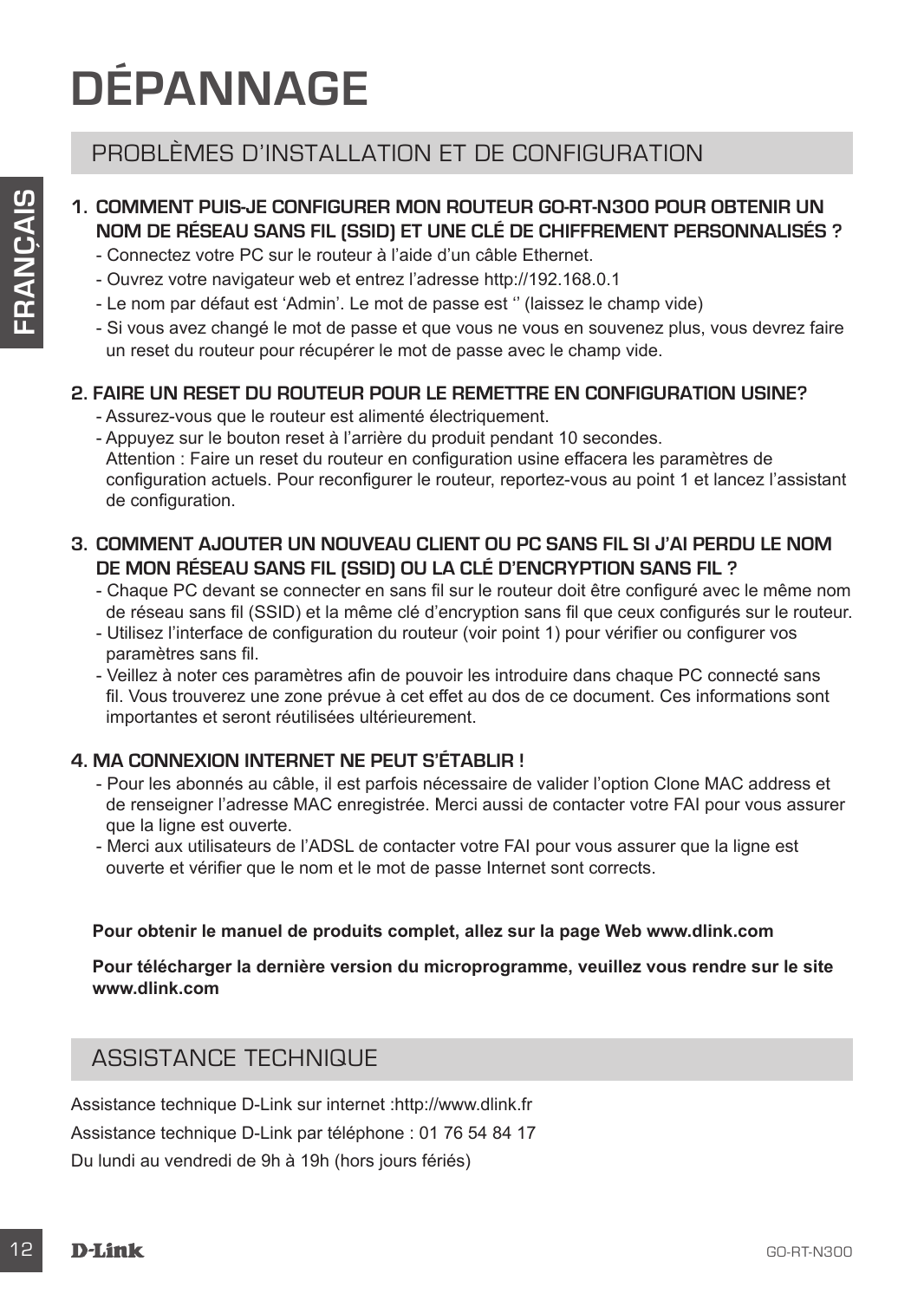# **CONTENIDO DEL PAQUETE**

# **CONTENIDO**



**WIRELESS N300 EASY ROUTER** GO-RT-N300

#### **ADAPTADOR DE ALIMENTACIÓN** 12V 0.5A

#### **CABLE ETHERNET CAT5** CONECTE EL ROUTER AL PC DURANTE LA INSTALACIÓN

Si falta alguno de estos componentes, contacte con el proveedor.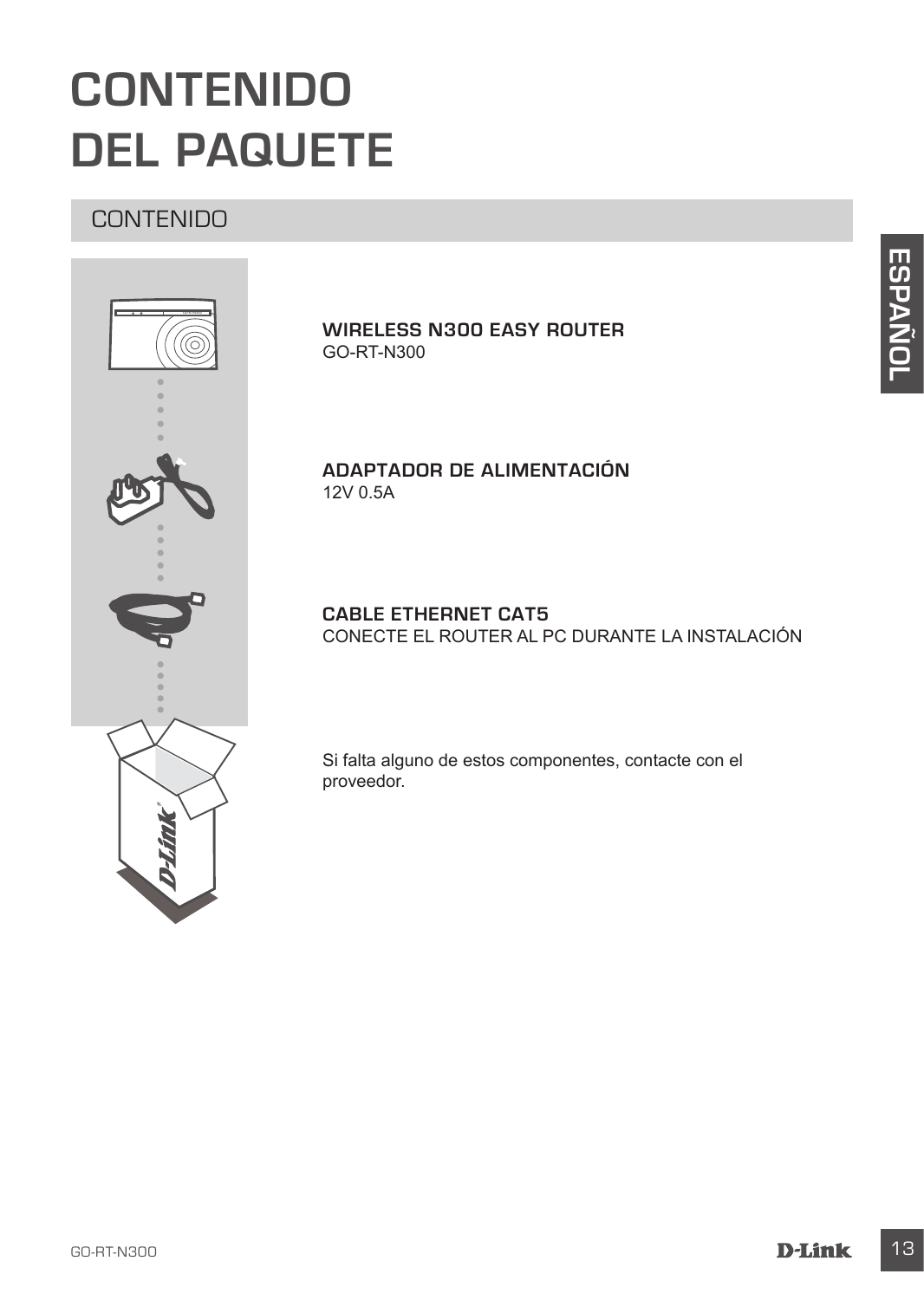# **PRODUCTO INSTALACIÓN**

### EASY SETUP WIZARD







Internet

Save

#### **Paso 1**

Coloque el router cerca del módem y del ordenador que ya está en línea. Coloque el router en una zona abierta del lugar de trabajo previsto para conseguir una mejor cobertura inalámbrica.

#### **Paso 2**

Desenchufe el cable Ethernet del módem que está conectado al ordenador. Enchúfelo en el puerto negro con la etiqueta 1 en la parte posterior del router. El router está ahora conectado al ordenador.

Enchufe un extremo del cable Ethernet incluido suministrado con el router en el puerto amarillo que lleva la etiqueta INTERNET en la parte posterior del router. Enchufe el otro extremo de este cable al puerto Ethernet de su módem.

#### **Paso 3**

Conecte el adaptador de alimentación suministrado en el puerto de alimentación en la parte posterior del router y, a continuación, enchúfelo en una toma de alimentación o protector de sobretensión. Compruebe que está encendida la luz de alimentación.

#### **Paso 4**

Desde el ordenador que ha conectado al router, abra un explorador de web e introduzca "http://192.168.0.1". A continuación, pulse Intro y será dirigido a la página del asistente de configuración D-Link; siga las instrucciones en pantalla para configurar el router D-Link.

# CONFIGURACIÓN AVANZADA (ACCESO A TRAVÉS DE LA DIRECCIÓN IP)

These colorel et order a una zona a bien de luite a delugar de trabajo de luite a mercial de luite a mercial de la consequir una mejor cobertura instalantica.<br>
The particular consequent in a metric consequent in a metric c Para configurar manualmente el GO-RT-N300 conecte el ordenador al GO-RT-N300 utilizando el cable ethernet suministrado. A continuación, conecte el cable de alimentación al GO-RT-N300. La luz de alimentación aparecerá en verde continuo. A continuación, simplemente abra una ventana del explorador e introduzca la dirección IP en el campo de dirección del explorador:

DIRECCIÓN IP: http://192.168.0.1

NOMBRE DE USUARIO: Admin CONTRASEÑA: [en blanco]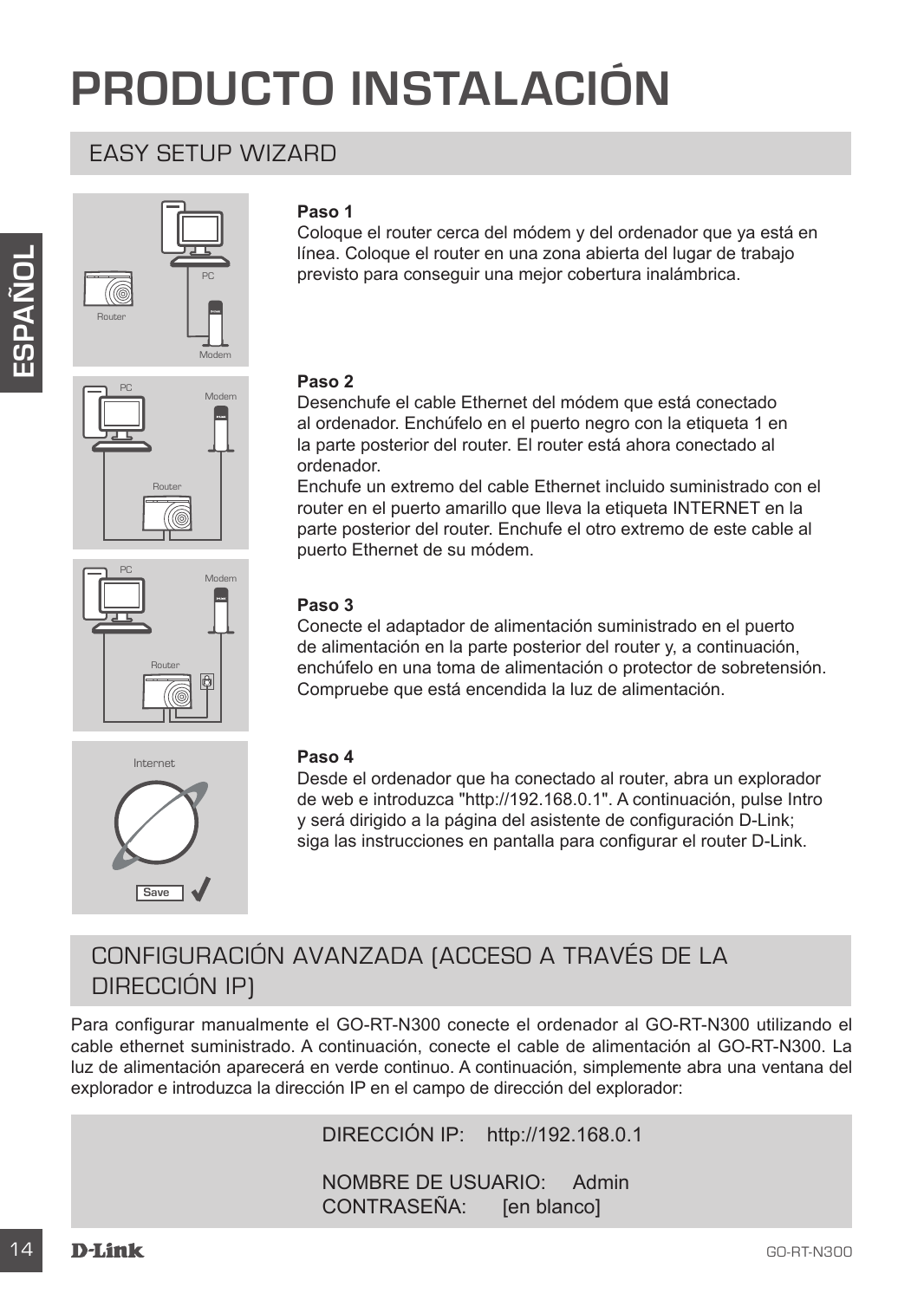# **SOLUCIÓN DE PROBLEMAS**

# PROBLEMAS DE INSTALACIÓN Y CONFIGURACIÓN

#### **1. ¿CÓMO DEBO CONFIGURAR MI ROUTER GO-RT-N300 PARA PERSONALIZAR EL NOMBRE DE RED INALÁMBRICA (SSID) Y LA CLAVE DE CIFRADO DE RED INALÁMBRICA?**

- Conecte el PC al router por medio del cable Ethernet.
- Abra el navegador web y escriba la dirección http://192.168.0.1.
- El nombre de usuario por defecto es «Admin». La clave de acceso por defecto es «» (deje el campo en blanco).
- Si en algún momento ha cambiado la clave de acceso y no la recuerda, tendrá que restablecer en el router los parámetros por defecto para que la clave de acceso vuelva a ser «» (deje el campo en blanco).

#### **2. ¿CÓMO RESTABLEZCO EN EL ROUTER LOS PARÁMETROS POR DEFECTO?**

- Asegúrese de que el router está encendido.
- Pulse el botón de Reset, que se encuentra en la parte posterior del dispositivo, y manténgalo pulsado durante 10 segundos.

Nota: Al restablecer en el router los parámetros por defecto, se borrarán los parámetros de configuración actuales. Para configurar de nuevo sus parámetros, entre en el sistema del router —como se ha descrito en la pregunta 1— y luego ejecute el asistente de configuración.

#### **3. ¿CÓMO AÑADO UN NUEVO CLIENTE INALÁMBRICO O UN PC SI HE OLVIDADO MI NOMBRE DE RED INALÁMBRICA (SSID) O LA CLAVE DE ENCRIPTACIÓN INALÁMBRICA?**

- Para cada PC que tenga que conectar al router en modo inalámbrico, debe asegurarse de que usa el nombre de red inalámbrica (SSID) y la clave de encriptación correctos.
- Use la interfaz de usuario basada en web (como se ha descrito anteriormente en la pregunta 1) para elegir sus parámetros inalámbricos.
- Asegúrese de escribir estos parámetros, para poder introducirlos en cada PC conectado de forma inalámbrica. Encontrará una zona específica en el dorso de este documento para guardar esta información importante para poder utilizarla en el futuro.

#### **4. ¿POR QUÉ NO CONSIGO ESTABLECER UNA CONEXIÓN A INTERNET?**

- INALAMPENCA?<br>
Conocle el PC al nouter por medio del cable Elhemet.<br>
 Conocle el PC al nouter por medio del cable Elhemet.<br>
 El mombre de usuano por defecto es «Admin». La diservé el access por defecto es «» (deje el<br>
 E - Los usuarios de cable deben asegurarse de que la opción Clonar dirección MAC está marcada durante la instalación con el asistente (o bien han de introducir la MAC registrada) y verificar de que el servicio se ha establecido o conectado y de que está en funcionamiento.
	- Los usuarios de un ISP de ADSL deben contactar con su ISP para asegurarse de que les han habilitado o conectado el servicio y que su nombre de usuario y clave de acceso son correctos.

#### **Para obtener el manual del producto completo, consulte el sitio web www.dlink.com**

**Para descargar el último firmware, consulte el sitio web www.dlink.com**

### ASISTENCIA TÉCNICA

http://www.dlink.es

Asistencia Técnica Telefónica de D-Link: +34 902 30 45 45 0,067 €/min

De Lunes a Viernes de 9:00 a 19:00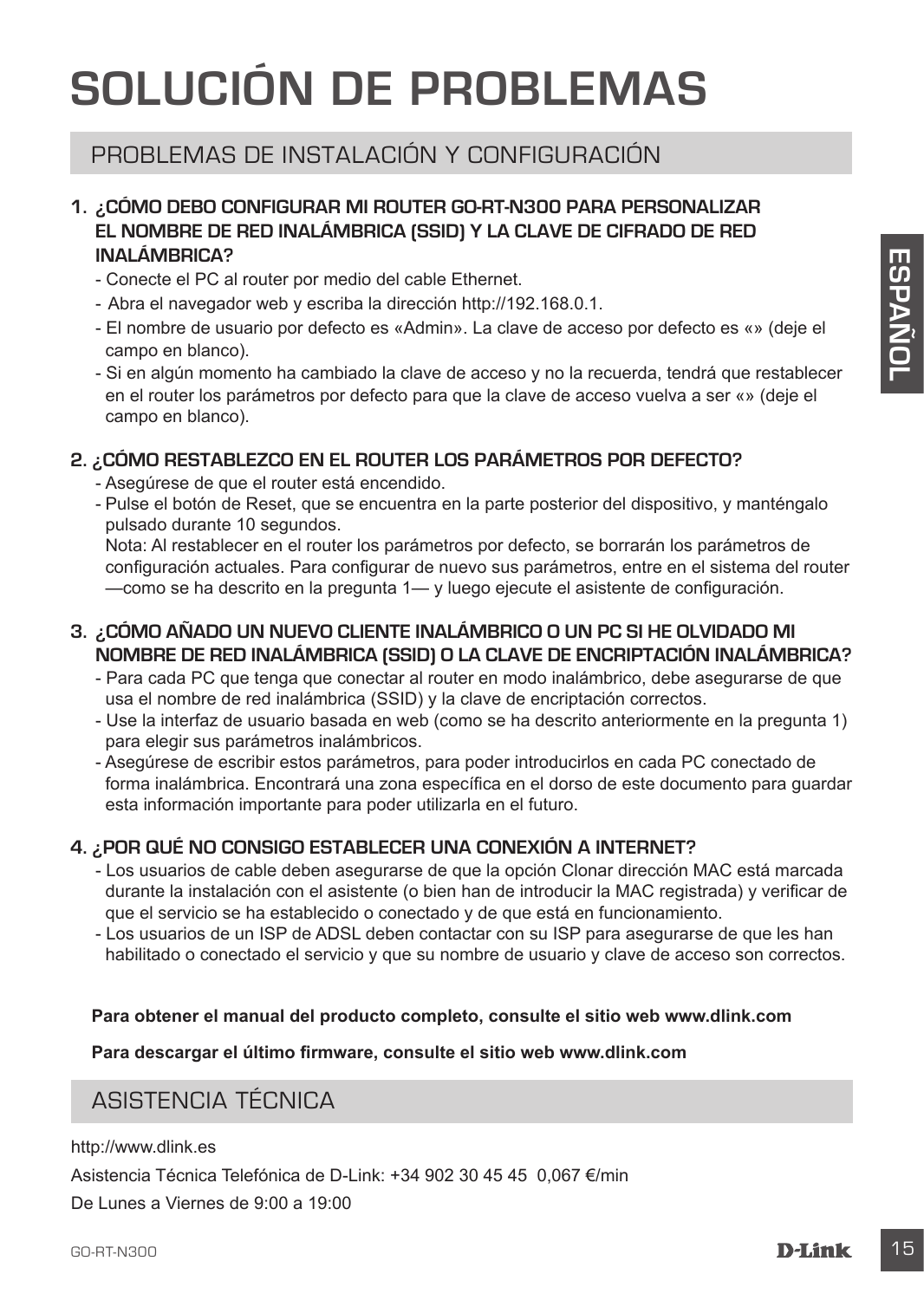# **COSA CONTIENE LA CONFEZIONE?**

**CONTENUTO** 



**WIRELESS N300 EASY ROUTER** GO-RT-N300

**ALIMENTATORE** 12V 0.5A

**CAVO ETHERNET CAT5** CONSENTE DI COLLEGARE IL ROUTER AL PC DURANTE LA CONFIGURAZIONE

Se uno dei componenti dovesse risultare mancante, contattare il rivenditore.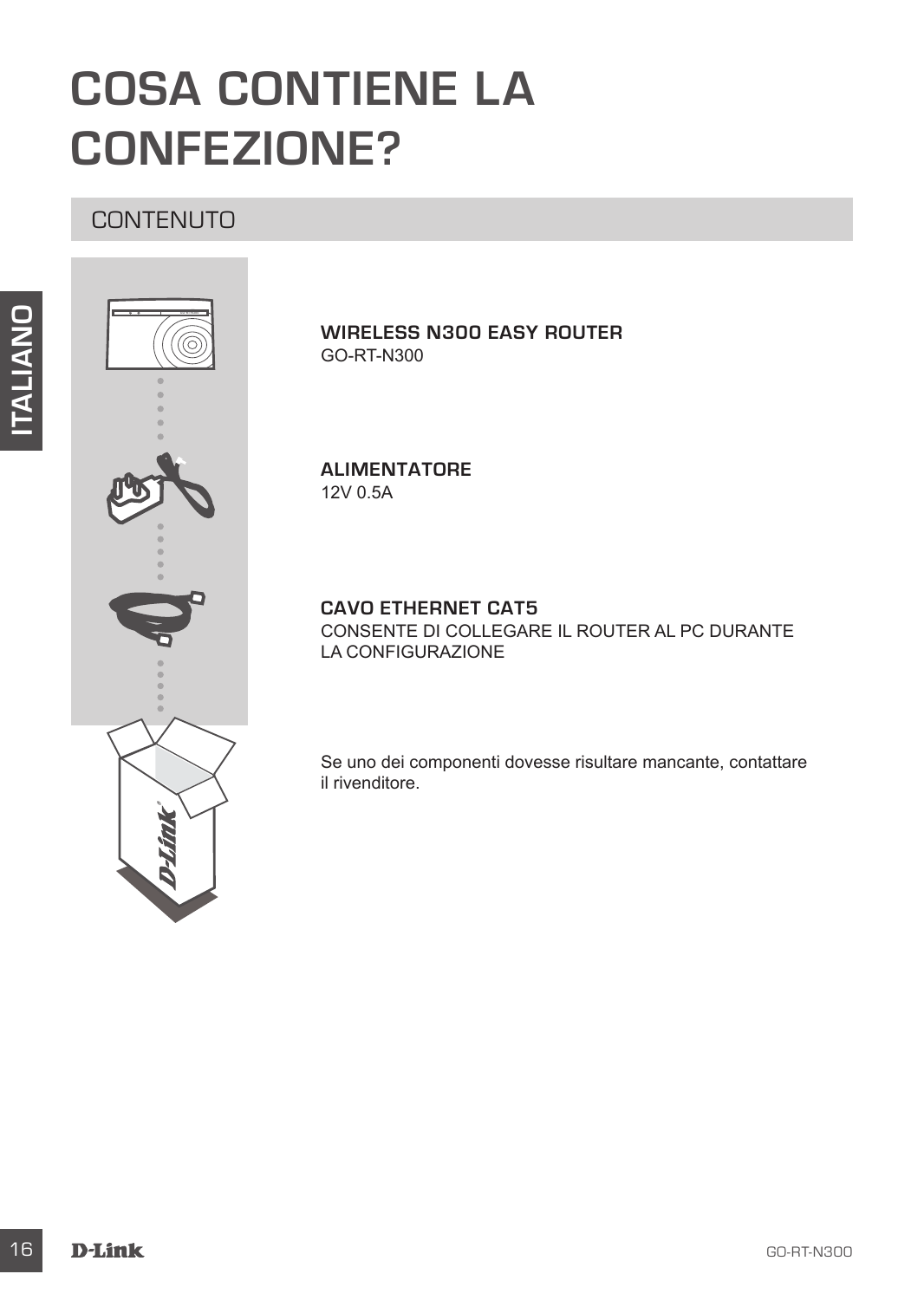# **CONFIGURAZIONE DEL PRODOTTO**

### EASY SETUP WIZARD



#### **Passo 1**

Posizionare il router accanto al modem e al computer che è già online. Per una migliore copertura wireless, sistemare il router in un punto privo di ostacoli dell'area di lavoro prevista.



#### **Passo 2**

Scollegare il cavo Ethernet dal modem collegato al computer. Collegarlo alla porta nera etichettata con 1 sul retro del router. Il router è ora connesso al computer.

Collegare un'estremità del cavo Ethernet fornito con il router alla porta gialla INTERNET sul retro del router. Collegare l'altra estremità del cavo alla porta Ethernet del modem.



#### **Passo 3**

Collegare un'estremità del cavo di alimentazione fornito alla porta di alimentazione sul retro del router e l'altra estremità a una presa elettrica o a un dispositivo di protezione da sovratensioni. Verificare che la spia di alimentazione sia accesa.



#### **Passo 4**

Dal computer collegato al router aprire un browser Web e immettere "http://192.168.0.1". Premere quindi INVIO per passare alla Configurazione guidata di D-Link. Attenersi alle istruzioni visualizzate per configurare il router D-Link.

### CONFIGURAZIONE AVANZATA (ACCESSO TRAMITE INDIRIZZO IP)

The method of the state of the state of the state of the state of the state of the state of the state of the state of the state of the state of the state of the state of the state of the state of the state of the state of Per configurare manualmente il dispositivo GO-RT-N300, collegarlo al computer utilizzando il cavo Ethernet fornito. Collegare quindi il cavo di alimentazione del dispositivo GO-RT-N300. La spia di alimentazione diventerà di colore verde fisso.

Aprire una finestra del browser e immettere l'indirizzo IP nel campo dell'indirizzo del browser:

#### INDIRIZZO IP: http://192.168.0.1

NOME UTENTE: Admin PASSWORD: [vuoto]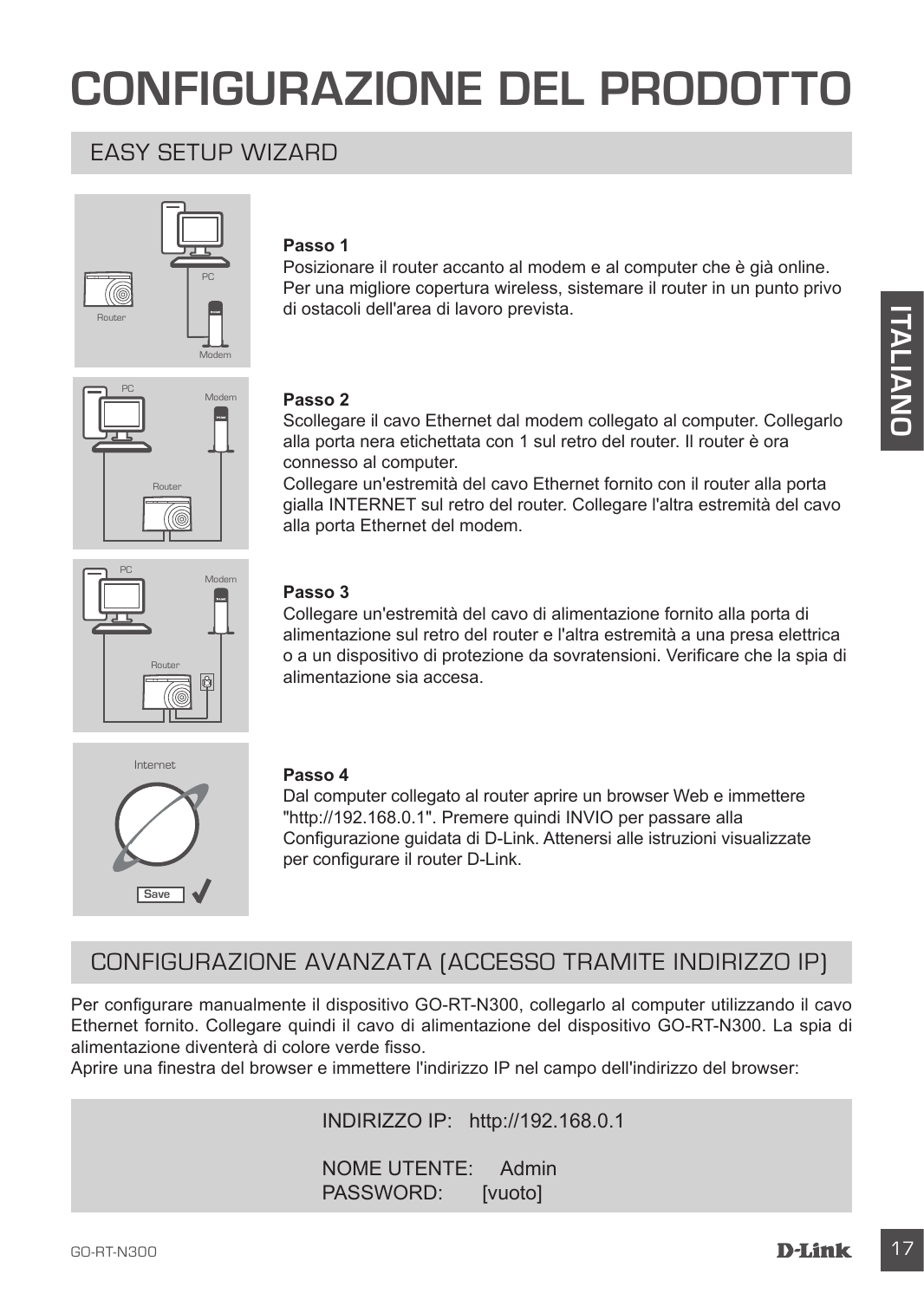# **RISOLUZIONE DEGLI ERRORI**

### PROBLEMI DI INSTALLAZIONE E CONFIGURAZIONE

#### **1. COME È POSSIBILE CONFIGURARE IL ROUTER GO-RT-N300 PER NOMI DI RETE WIRELESS (SSID) E CHIAVI DI CRITTOGRAFIA WIRELESS PERSONALIZZATI?**

- Connettere il PC al router utilizzando un cavo Ethernet.
- Aprire il browser web e inserire l'indirizzo http://192.168.0.1.
- Il nome utente di default è "Admin". La password di default è " " (campo vuoto).
- Se la password è stata modificata e non si ricorda il nuovo valore, è necessario ripristinare le impostazioni di default del router in modo che la password torni a essere " " (campo vuoto).

#### **2. COME RIPRISTINARE LE IMPOSTAZIONI DI DEFAULT DEL ROUTER?**

- Verificare che il router sia acceso.
- Premere il pulsante di reset sulla parte posteriore del dispositivo per 10 secondi. Nota: Ripristinando le impostazioni di default del router, tutte le impostazioni della configurazione corrente vengono cancellate. Per riconfigurare le impostazioni, accedere al router seguendo la procedura descritta nella domanda 1 ed eseguire il programma di configurazione Setup Wizard.

#### **3. COME FARE PER AGGIUNGERE UN NUOVO PC O CLIENT WIRELESS SE HO DIMENTICATO IL NOME DELLA RETE WIRELESS (SSID) O LA CHIAVE DI CIFRATURA WIRELESS?**

- Tutti i PC da connettere al router in modalità wireless devono utilizzare lo stesso nome di rete wireless (SSID) e la stessa chiave di cifratura.
- Utilizzare l'interfaccia utente basata sul web (come descritto nella domanda 1) per verificare o selezionare le impostazioni wireless.
- Assicurarsi di prendere nota di queste impostazioni in modo da poterle immettere in ogni PC connesso alla rete wireless. Sul retro di questo documento è presente un'area dedicata in cui sono riportate informazioni importanti per un utilizzo futuro.

#### **4. PERCHÉ NON RIESCO A INSTAURARE UNA CONNESSIONE INTERNET?**

- 19 Ge is password e sitat modificata a non si ricorda il nuovo valore, è necessario repristinare la mostro de sitat modificata a non si ricorda il nuovo valore.<br>
2. COME RIPRISTINARE LE IMPOSTAZIONI DI DEFAULT DEL ROUTER - Gli utenti di servizi Cable devono verificare che, durante l'esecuzione del programma di installazione, l'opzione Clone MAC address sia selezionata (in alternativa inserire l'indirizzo MAC selezionato). È inoltre necessario verificare che il servizio sia abilitato/connesso e che sia operativo.
	- Agli utenti ADSL si consiglia di rivolgersi al proprio ISP per verificare che il servizio sia abilitato/ connesso e che il nome utente e la password forniti siano corretti.

#### **Per il manuale completo del prodotto, visitare il sito Web www.dlink.com**

#### **Per scaricare la versione più recente del firmware, visitare il sito Web all'indirizzo www.dlink.com**

#### SUPPORTO TECNICO

http://www.dlink.it/support

Supporto Tecnico dal lunedì al venerdì dalle ore 9.00 alle ore 19.00 con orario continuato Telefono: 02 87366396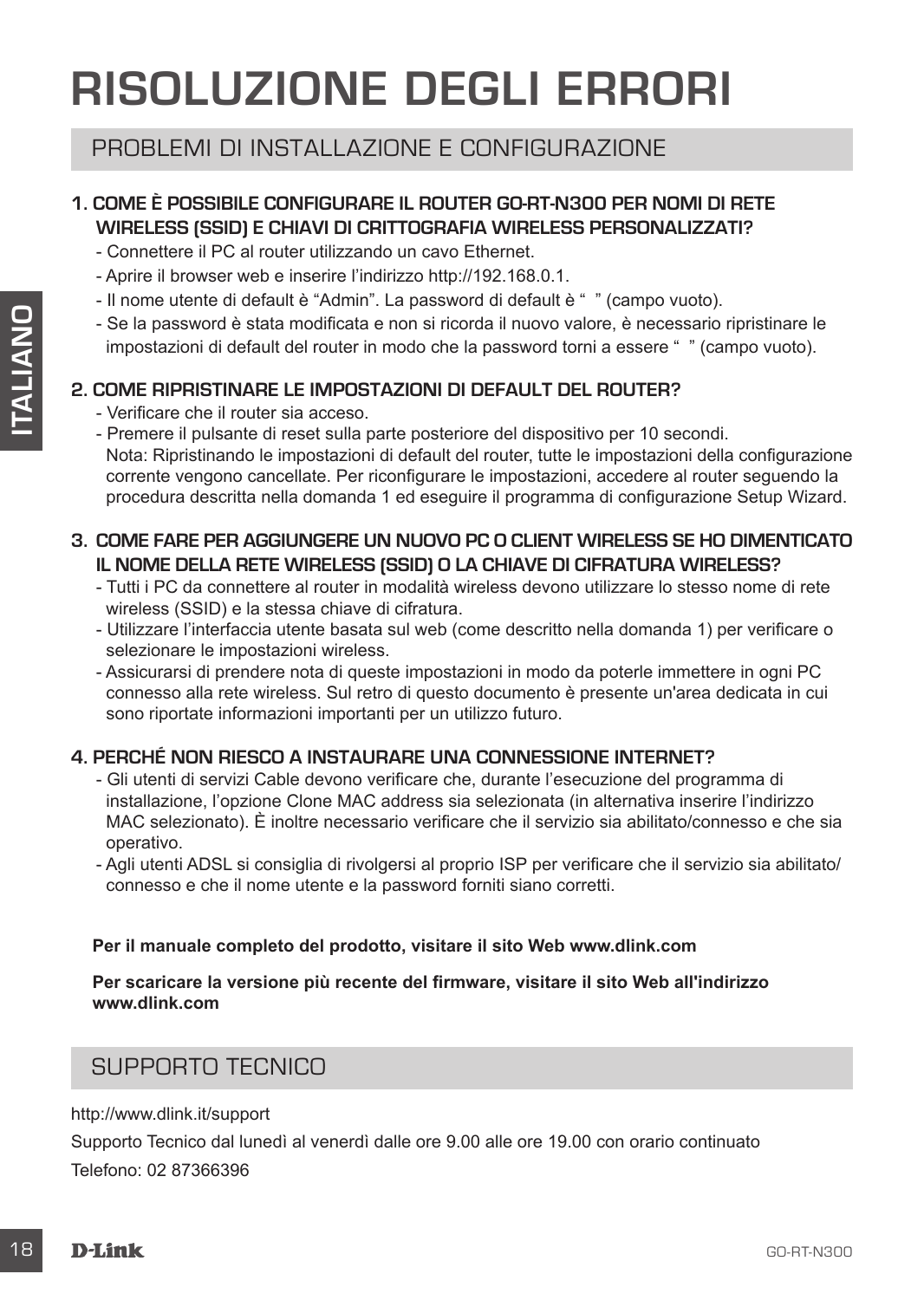# **ZAWARTOŚĆ OPAKOWANIA**

SPIS TREŚCI



**BEZPRZEWODOWY ŁATWY W OBSŁUDZE ROUTER N300** GO-RT-N300

**ZASILACZ SIECIOWY** 12V 0.5A

# **KABEL ETHERNET (CAT5 UTP)**

W CZASIE INSTALACJI NALEŻY PODŁĄCZYĆ ROUTER DO KOMPUTERA

Jeśli w opakowaniu brakuje jakiegokolwiek elementu, skontaktuj się ze sprzedawcą.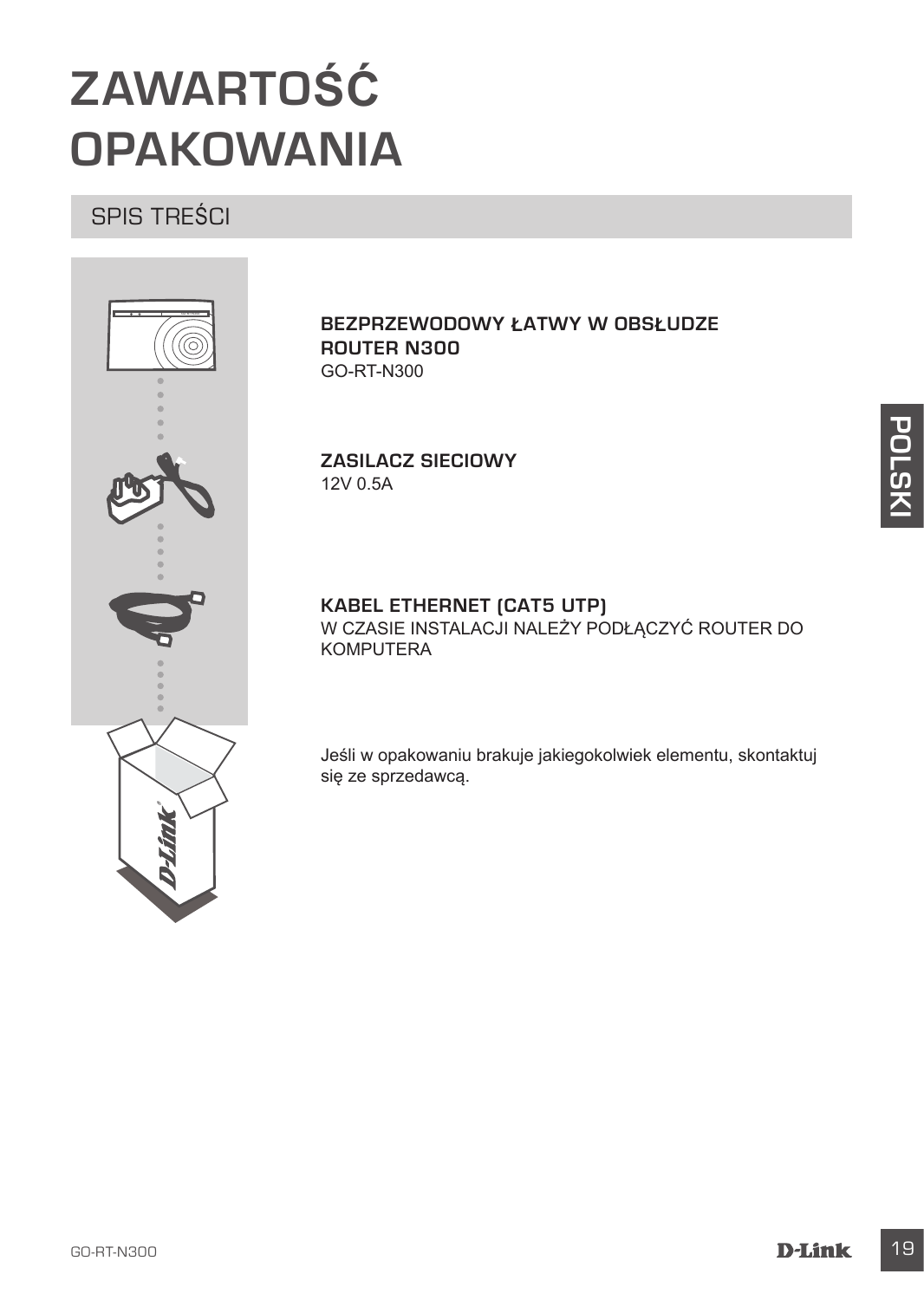# **KONFIGURACJA URZĄDZENIA**

### KREATOR ŁATWEJ KONFIGURACJI



#### **Krok 1**

Ustaw router w niewielkiej odległości od swojego modemu i komputera pracującego już w trybie online. Ustaw router na otwartej przestrzeni obszaru pracy w celu uzyskania lepszego zasięgu bezprzewodowego.





#### **Krok 2**

Odłącz kabel Ethernet od modemu podłączonego do komputera. Podłącz go do czarnego portu oznaczonego 1 na tylnym panelu routera. Router jest teraz podłączony do komputera.

Podłącz jeden koniec dostarczonego wraz z routerem kabla Ethernet do żółtego portu oznaczonego INTERNET na tylnym panelu routera. Drugi koniec tego kabla umieść w porcie Ethernet modemu.



#### **Krok 3**

Podłącz dostarczony zasilacz sieciowy do portu zasilania z tyłu routera, następnie podłącz do gniazdka zasilania lub listwy przeciwprzepięciowej. Upewnij się, że świeci się lampka zasilania.



#### **Krok 4**

Na komputerze, który został podłączony do routera, otwórz przeglądarkę internetową i wprowadź "http://192.168.0.1". Następnie naciśnij Enter. Nastąpi przekierowanie do instalacji D-Link. Postępuj zgodnie z instrukcjami na ekranie w celu konfiguracji swojego routera D-Link.

# INSTALACJA ZAAWANSOWANA (DOSTĘP PRZEZ ADRES IP)

Example the teraz podagrapy of the computer at a tyley product and the podagrapy of the polagrapy of the polagrapy and the polagrapy and the polagrapy and the computer at the polagrapy and the computer and the computer at Aby skonfigurować router GO-RT-N300 podłącz komputer do routera GO-RT-N300, korzystając z dostarczonego przewodu ethernetowego. Następnie podłącz przewód zasilający do GO-RT-N300. Lampka zasilania zaświeci się stałym zielonym światłem. Następnie otwórz okno przeglądarki internetowej i w polu adresowym wpisz następujący adres IP:

ADRES IP: http://192.168.0.1

NAZWA UŻYTKOWNIKA: Admin HASŁO: [puste]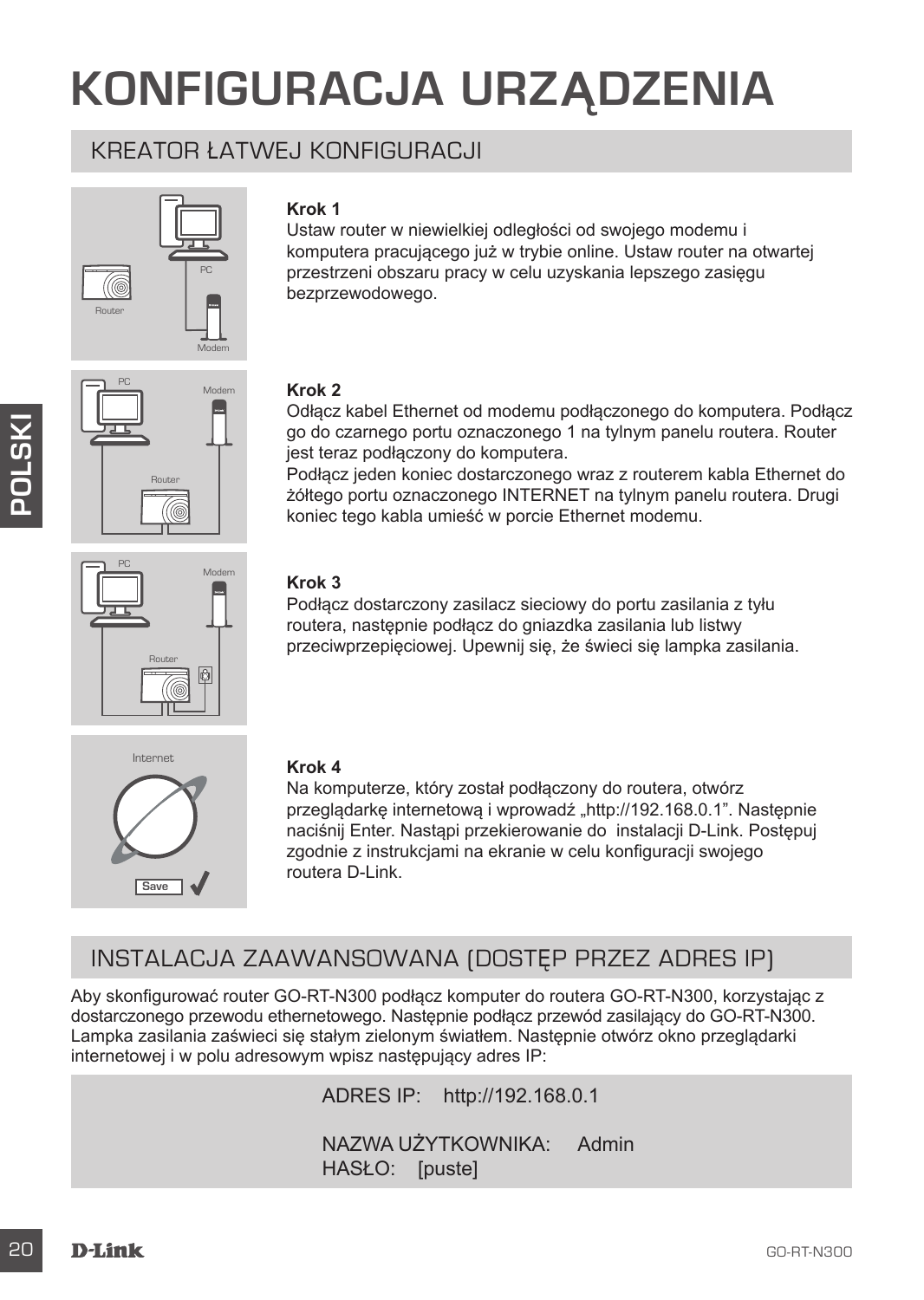# **ROZWIĄZYWANIE PROBLEMÓW**

### PROBLEMY Z INSTALACJĄ I KONFIGURACJĄ

#### **1. JAK SKONFIGUROWAĆ WŁASNĄ NAZW**Ę **SIECI BEZPRZEWODOWEJ (SSID) I SIECIOWY KLUCZ DOSTĘPU DLA ROUTERA GO-RT-N300?**

- Podłącz swój komputer PC do routera, używając kabla Ethernet.
- Uruchom przeglądarkę internetową i wpisz adres http://192.168.0.1
- Domyślna nazwa użytkownika to "Admin". Hasło domyślne to '' (nie wypełniaj tego pola).
- W przypadku zmiany hasła, gdy się je zapomniało, należy zresetować router, aby ponownie ustawić hasło '' (pole hasła pozostaw puste).

#### **2. JAK ZRESETOWAĆ ROUTER GO-RT-N300 DO DOMYŚLNYCH USTAWIEŃ FABRYCZNYCH?**

- Upewnij się, że router jest podłączony do zasilania.
- Function of the could protocomputer and consideration provide and consideration of the consideration of the consideration of the consideration of the consideration of the consideration of the consideration of the considera - Nacisnij i przytrzymaj znajdujący się z tyłu urządzenia przycisk reset przez 10 sekund. Uwaga: Zresetowanie routera do domyślnych ustawień fabrycznych skasuje obecną konfigurację ustawień. Aby ponownie skonfigurować ustawienia, należy zalogować się do routera w sposób wyjaśniony w pytaniu 1, następnie uruchomić Kreator instalacji.

#### **3. JAK DODAĆ NOWEGO KLIENTA SIECI BEZPRZEWODOWEJ JEŚLI ZAPOMNIAŁEM NAZWĘ SIECI BEZPRZEWODOWEJ (SSID) LUB KLUCZ SZYFROWANIA?**

- W każdym komputerze, który ma zostać bezprzewodowo podłączony do routera, należy używać właściwej nazwy sieci bezprzewodowej (SSID) oraz klucza szyfrowania.
- Użyj sieciowego interfejsu użytkownika (jak w pytaniu 1 powyżej), aby sprawdzić i wybrać ustawienia sieci bezprzewodowej.
- Upewnij się, że ustawienia zostały zapisane, tak by możliwe było późniejsze ich wprowadzenie do każdego bezprzewodowo podłączonego komputera. Z tyłu tego dokumentu znajduje się miejsce, gdzie można zapisać tę ważną informację, przydatną w dalszym użytkowaniu urządzenia.

#### **4. DLACZEGO NIE MOGĘ POŁĄCZYĆ SIĘ Z INTERNETEM?**

- Dla użytkowników ADSL: proszę skontaktować się z usługodawcą internetowym, aby upewnić się, że usługa ta jest włączona/podłączona przez usługodawcę internetowego, oraz że nazwa użytkownika przydzielona przez usługodawcę internetowego i hasło są właściwe.

#### **Aby uzyskać pełną instrukcję obsługi produktu, patrz strona internetowa www.dlink.com**

**Aby pobrać najnowsze oprogramowanie układowe, patrz strona internetowa www.dlink.com**

### POMOC TECHNICZNA

Telefoniczna pomoc techniczna firmy D-Link: 0 801 022 021

Pomoc techniczna firmy D-Link świadczona przez Internet:

http://www.dlink.eu/support/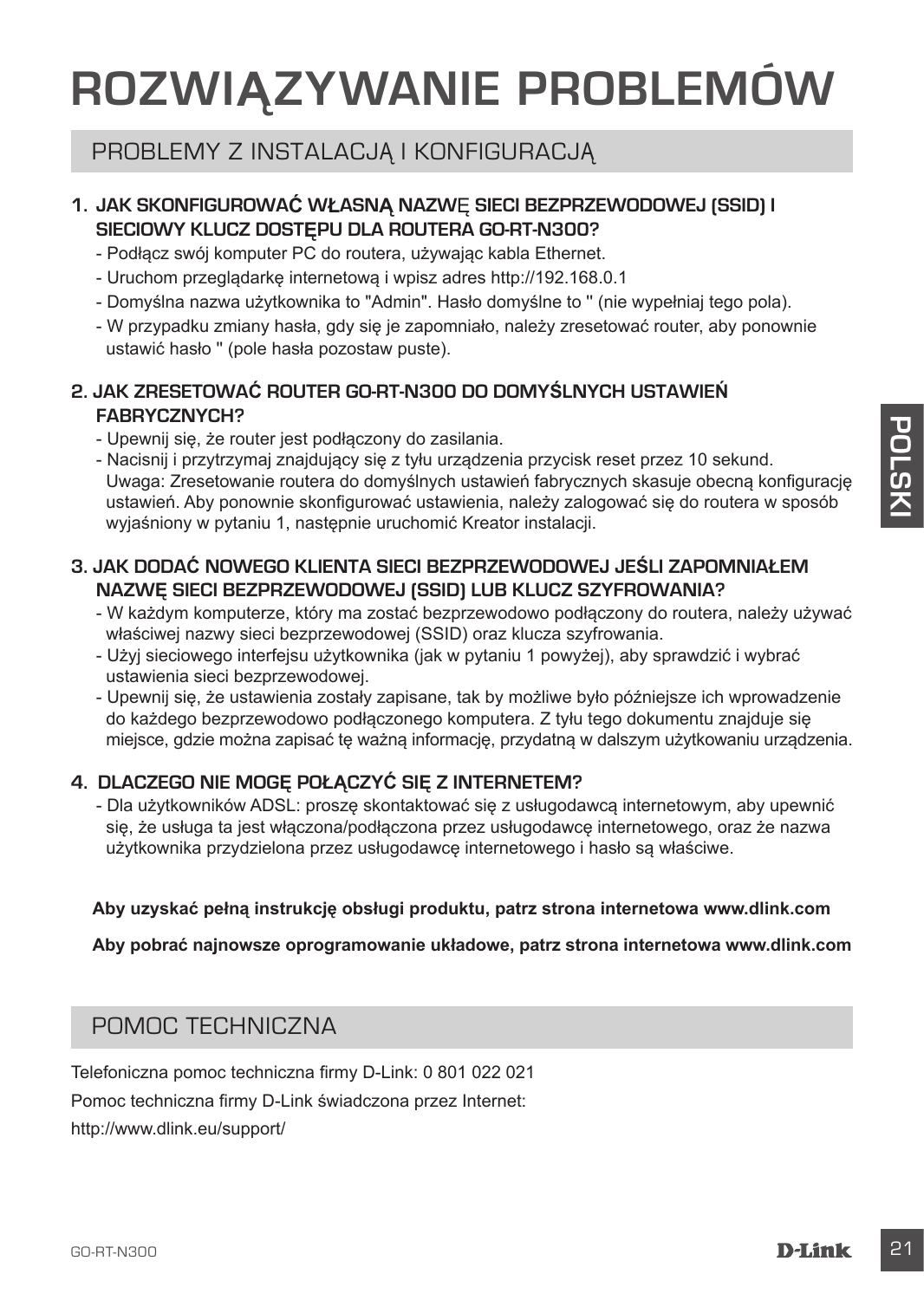# **OBSAH BALENÍ**

# OBSAH



**ČESKY**

**SMĚROVAČ WIRELESS N300 EASY** GO-RT-N300

**NAPÁJECÍ ADAPTÉR** 12V, 0.5A

#### **ETHERNETOVÝ KABEL (CAT5 UTP)** PRI NASTAVENÍ PRIPOJTE SMEROVAČ KE SVÉMU PC

Pokud některá z uvedených položek v balení chybí, kontaktujte prosím svého prodejce.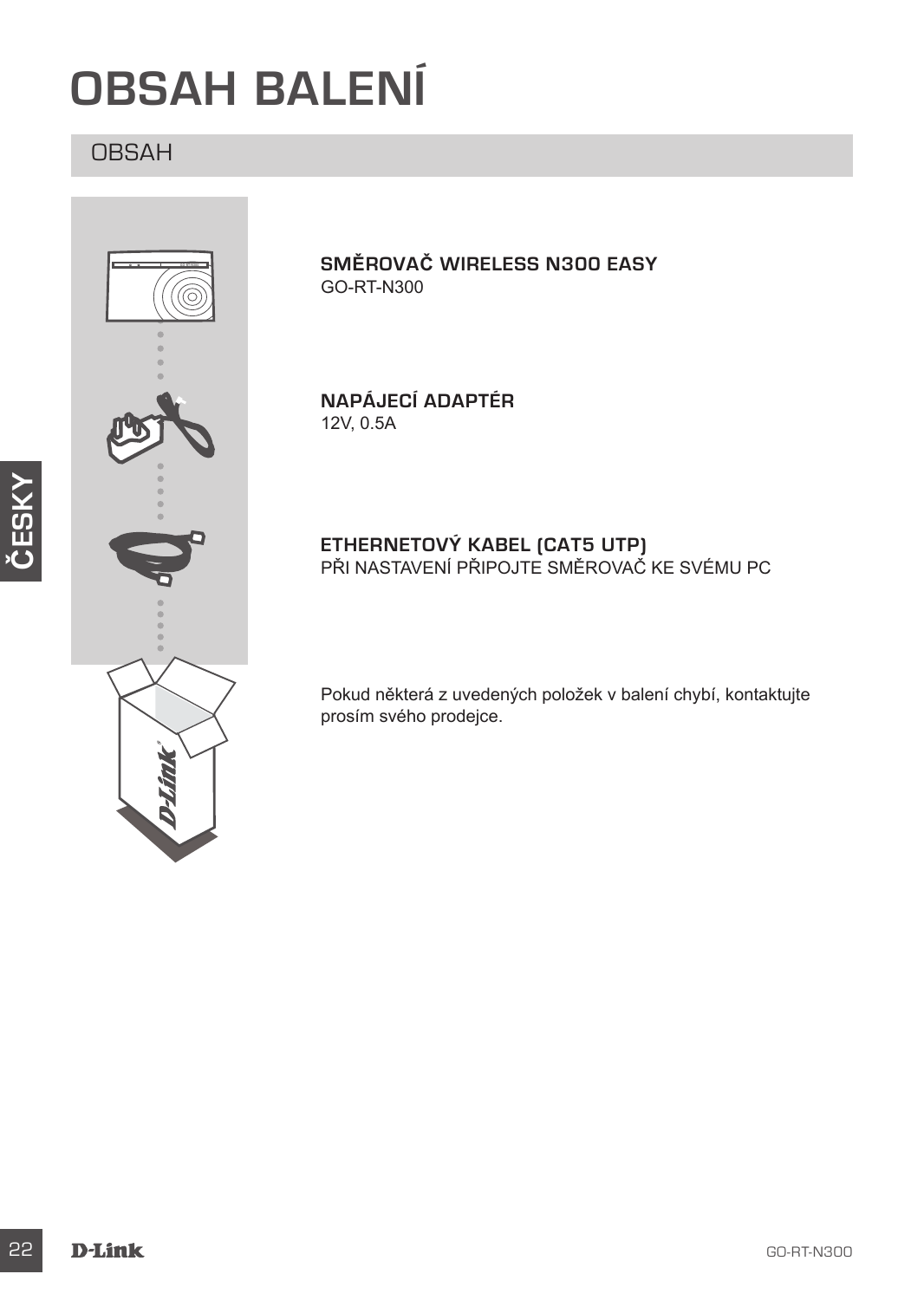# **INSTALACE PRODUKTU**

# PRŮVODCE NASTAVENÍM



#### **Krok 1**

Umístěte směrovač poblíž modemu a počítače, který je již připojen k internetu. Chcete-li dosáhnout lepšího pokrytí bezdrátovým signálem, umístěte směrovač do otevřeného prostoru v zamýšlené pracovní oblasti.



#### **Krok 2**

Odpojte od modemu ethernetový kabel, který vede k počítači. Zapojte kabel do černého portu označeného číslem 1 na zadní straně směrovače. Směrovač je nyní připojen k počítači. Zapojte jeden konec přibaleného ethernetového kabelu do žlutého portu s označením INTERNET na zadní straně směrovače. Zapojte druhý konec tohoto kabelu do ethernetového portu modemu.



#### **Krok 3**

Zapojte přibalený napájecí adaptér nejprve do napájecího konektoru na zadní straně směrovače a poté do zásuvky nebo prodlužovacího kabelu. Zkontrolujte, zda svítí kontrolka napájení.



#### **Krok 4**

Na počítači, který jste připojili ke směrovači, otevřete webový prohlížeč a zadejte "http://192.168.0.1". Pak stiskněte Enter. Budete přesměrováni na stránku průvodce nastavením D-Link. Podle pokynů na obrazovce zkonfigurujte svůj směrovač D-Link.

# ROZŠÍŘENÉ NASTAVENÍ (PŘÍSTUP PŘES IP ADRESU)

Chcete-li směrovač GO-RT-N300 nakonfigurovat ručně, přibaleným ethernetovým kabelem připojte směrovač GO-RT-N300 k počítači. Poté ke směrovači GO-RT-N300 připojte napájecí kabel. Kontrolka napájení se nepřerušovaně zeleně rozsvítí. Pak jednoduše otevřete okno prohlížeče a do pole adresy v prohlížeči zadejte IP adresu:

IP ADRESA: http://192.168.0.1

UŽIVATELSKÉ JMÉNO: Admin HESLO: [prázdné]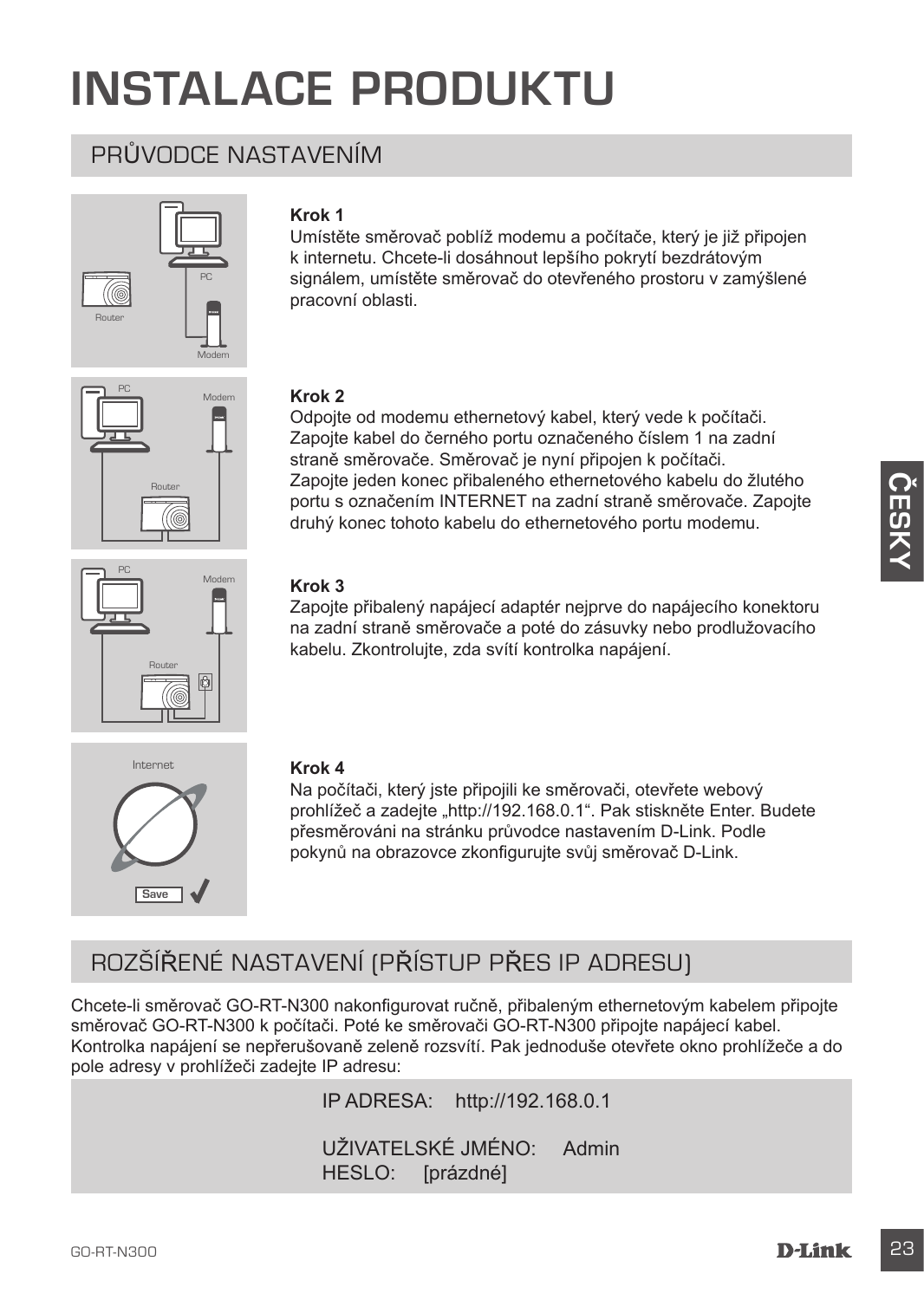# **ŘEŠENÍ PROBLÉMŮ**

### PROBLÉMY S INSTALACÍ A KONFIGURACÍ

#### **1. JAK NA SMĚROVAČI GO-RT-N300 NASTAVÍM VLASTNÍ NÁZEV BEZDRÁTOVÉ SÍTĚ (SSID) A BEZDRÁTOVÝ ŠIFROVACÍ KLÍČ?**

- Připojte svůj počítač ethernetovým kabelem ke směrovači.
- Otevřete webový prohlížeč a zadejte adresu: http://192.168.0.1.
- Výchozí uživatelské jméno je "Admin". Výchozí heslo je "" (nechejte pole prázdné).
- Jestliže jste heslo změnili a nepamatujete si jej, musíte směrovač vyresetovat, aby se heslo nastavilo zpět na "" (nechejte pole prázdné).

#### **2. JAK OBNOVÍM VÝCHOZÍ TOVÁRNÍ NASTAVENÍ SMĚROVAČE GO-RT-N300?**

- Ujistěte se, že je směrovač zapnutý.
- Stiskněte a asi 10 sekund podržte resetovací tlačítko na zadní straně zařízení. Poznámka: Obnovením továrního nastavení směrovače se vymaže aktuální nastavení konfigurace. Chcete-li nastavení znovu zkonfigurovat, přihlaste se ke směrovači podle postupu uvedeného v otázce 1 a spusťte průvodce nastavením.

#### **3. JAK PŘIDÁM DALŠÍHO BEZDRÁTOVÉHO KLIENTA NEBO PC, KDYŽ SI NEPAMATUJI NÁZEV BEZDRÁTOVÉ SÍTĚ (SSID) NEBO BEZDRÁTOVÝ ŠIFROVACÍ KLÍČ?**

- Na každém PC, které je třeba bezdrátově připojit ke směrovači, musíte použít správný název bezdrátové sítě (SSID) a šifrovací klíč.
- Pomocí webového uživatelského rozhraní (viz otázka 1 výše) zkontrolujte a případně změňte nastavení bezdrátového připojení.
- Nezapomeňte si tato nastavení zapsat, abyste je mohli zadat na každém bezdrátově připojeném počítači. Na zadní straně této příručky najdete oblast vyhrazenou pro tyto důležité informace, které můžete později potřebovat.

#### **4. PROČ SE NEMOHU PŘIPOJIT K INTERNETU?**

- Uživatelé ADSL by se měli obrátit na svého poskytovatele připojení k internetu a ujistit se, že služba byla poskytovatelem povolena/zapojena a zda je správné uživatelské jméno a heslo.

#### **Kompletní návod k výrobku najdete na webu www.dlink.com**

**Nejnovější firmware ke stažení najdete na webu www.dlink.com**

### TECHNICKÁ PODPORA

Web: http://www.dlink.cz/support/ E-mail: support@dlink.cz Telefon ČR: +420 211 151 640 nebo SK: +421 (0)692 147 110 Telefonická podpora je v provozu: PO - PÁ od 09:00 do 17:00 Volání je zpoplatněno dle příslušných tarifů Vašeho operátora.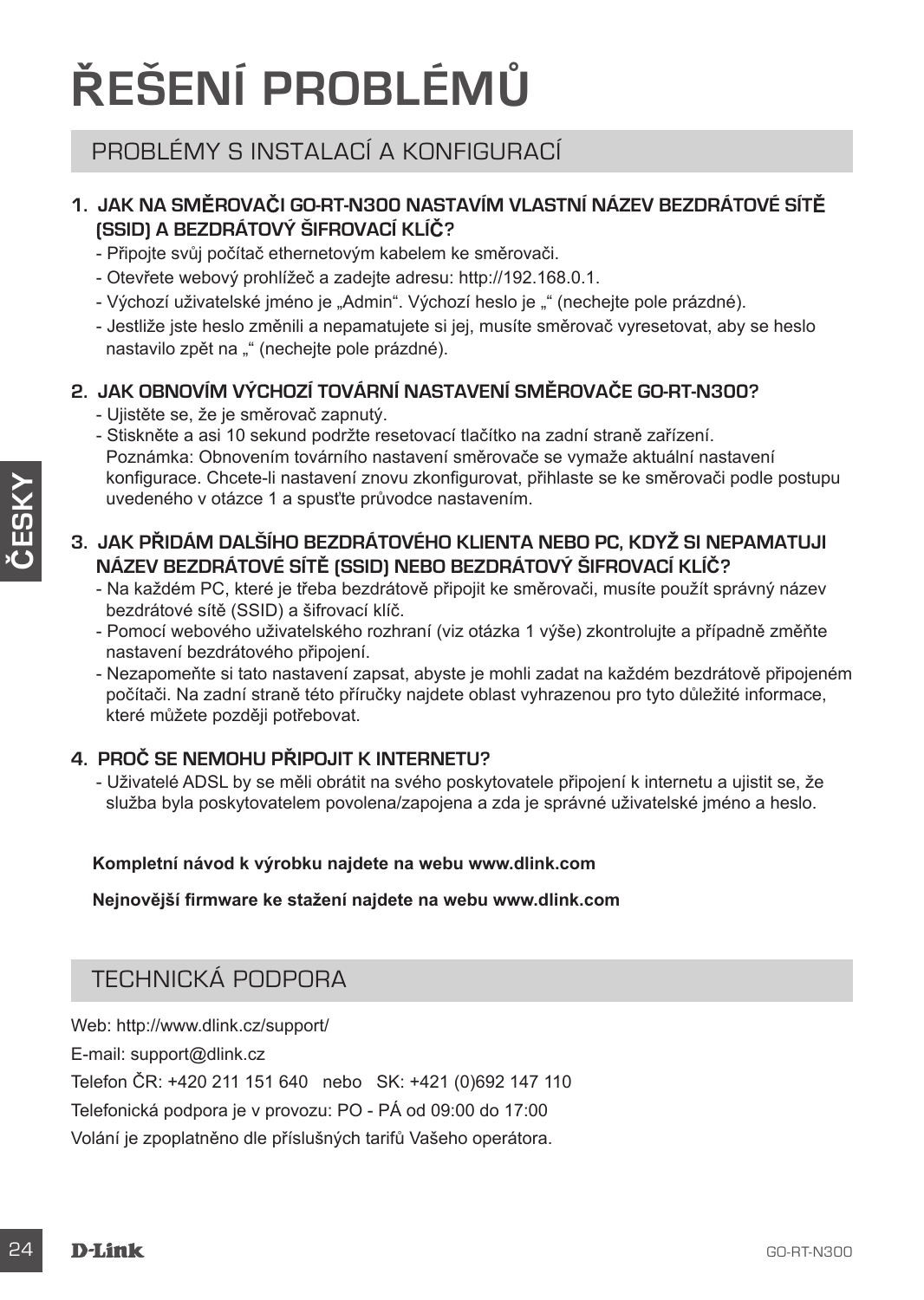# **A CSOMAG TARTALMA**

### TARTALOM



**WIRELESS N300 EASY ROUTER** GO-RT-N300

**TÁPADAPTER** 12V 0.5A

**ETHERNET KÁBEL (CAT5 UTP)** CSATLAKOZTASSA A ROUTERT SZÁMÍTÓGÉPÉHEZ BEÁLLÍTÁS KÖZBEN

Ha ezen elemek bármelyike hiányzik a csomagolásból, vegye fel a kapcsolatot viszonteladójával.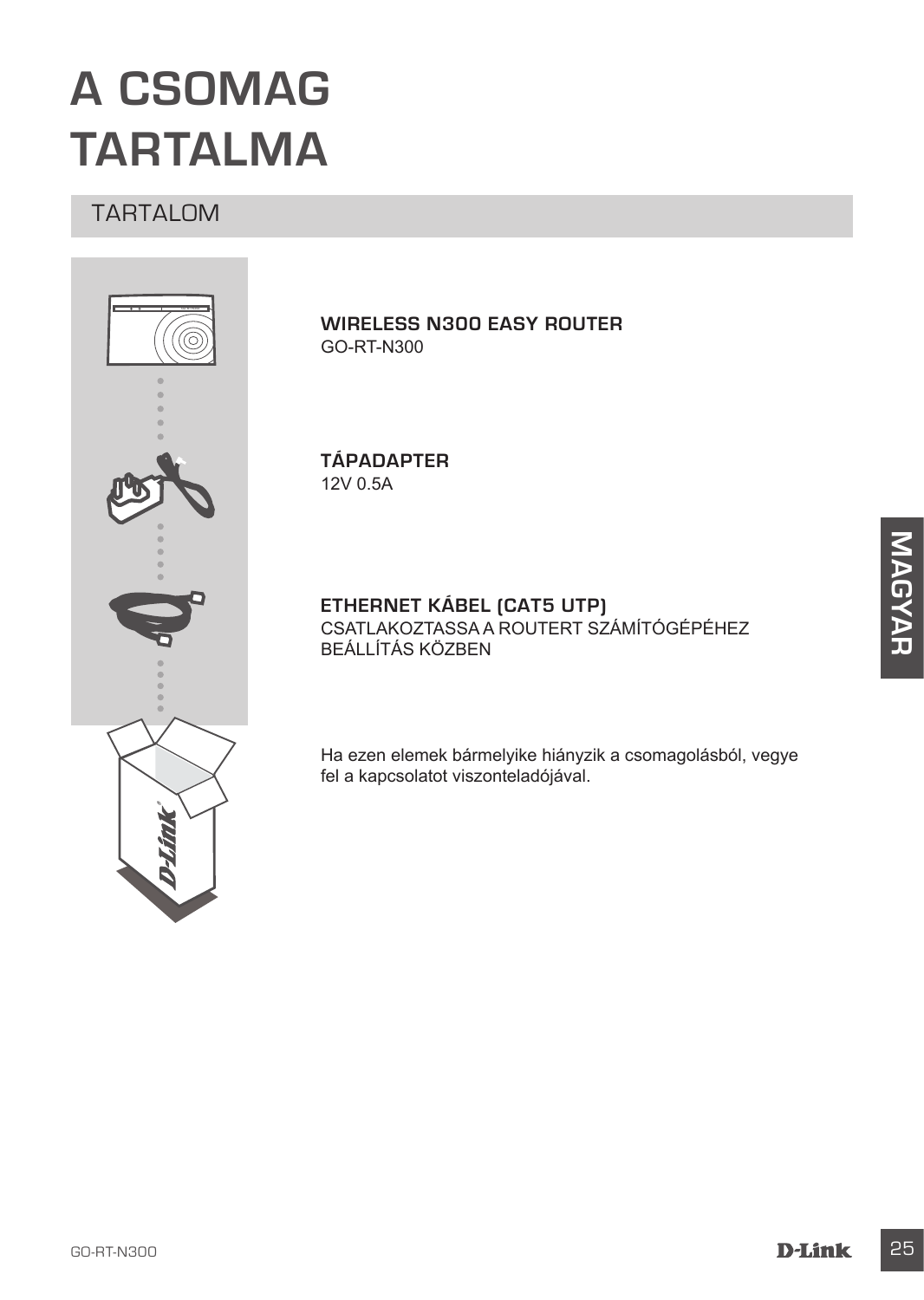# **TERMÉKBEÁLLÍTÁS**

# KÖNNYŰ BEÁLLÍTÁS VARÁZSLÓ







#### **1. lépés**

Helyezze a routert közel a modemhez és a már online állapotú számítógéphez. A jobb vezeték nélküli lefedettség érdekében helyezze a routert nyitott helyre a tervezett munkaterületen.

#### **2. lépés**

Húzza ki az Ethernet kábelt a számítógéphez kapcsolódó modemből. Csatlakoztassa az 1-es jelölésű fekete portba a router hátoldalán. A router most csatlakoztatva van a számítógéphez. Dugja a routerral szállított és a tartozék részét képező Ethernet kábel egyik végét az INTERNET jelölésű sárga portba a router hátoldalán. Csatlakoztassa a kábel másik végét a modem Ethernet portjába.

#### **3. lépés**

Csatlakoztassa a csomagolásban található tápadaptert a router hátoldalán található tápellátás portba, majd a fali aljzatba vagy túlfeszültségvédőbe. Ellenőrizze, hogy a tápellátás jelzőfény kigyulladt-e.



#### **4. lépés**

A routerhez csatlakoztatott számítógépen nyisson meg egy webböngészőt és írja be a "http://192.168.0.1" címet. Ezt követően nyomja meg az Entert és átirányítjuk Önt a D-Link Telepítő varázsló oldalra, ahol a képernyőn megjelenő utasítások követésével konfigurálja D-Link routerét.

# SPECIÁLIS BEÁLLÍTÁS (IP-CÍMEN KERESZTÜLI ELÉRÉS)

Formation and the state of the state of the state of the state of the state of the state of the state of the state of the state of the state of the state of the state of the state of the state of the state of the state of A GO-RT-N300 manuális konfigurálásához csatlakoztassa a számítógépét a GO-RT-N300-hez a biztosított ethernet kábel segítségével. Ezt követően csatlakoztassa a tápkábelt a GO-RT-N300-hez. A táp-jelzőfény folyamatos zöldre vált. Majd egyszerűen nyisson meg egy böngészőablakot és írja be az IP-címet a böngésző címmezőjébe:

IP-CÍM: http://192.168.0.1 FELHASZNÁLÓNÉV: Admin JELSZÓ: [üres]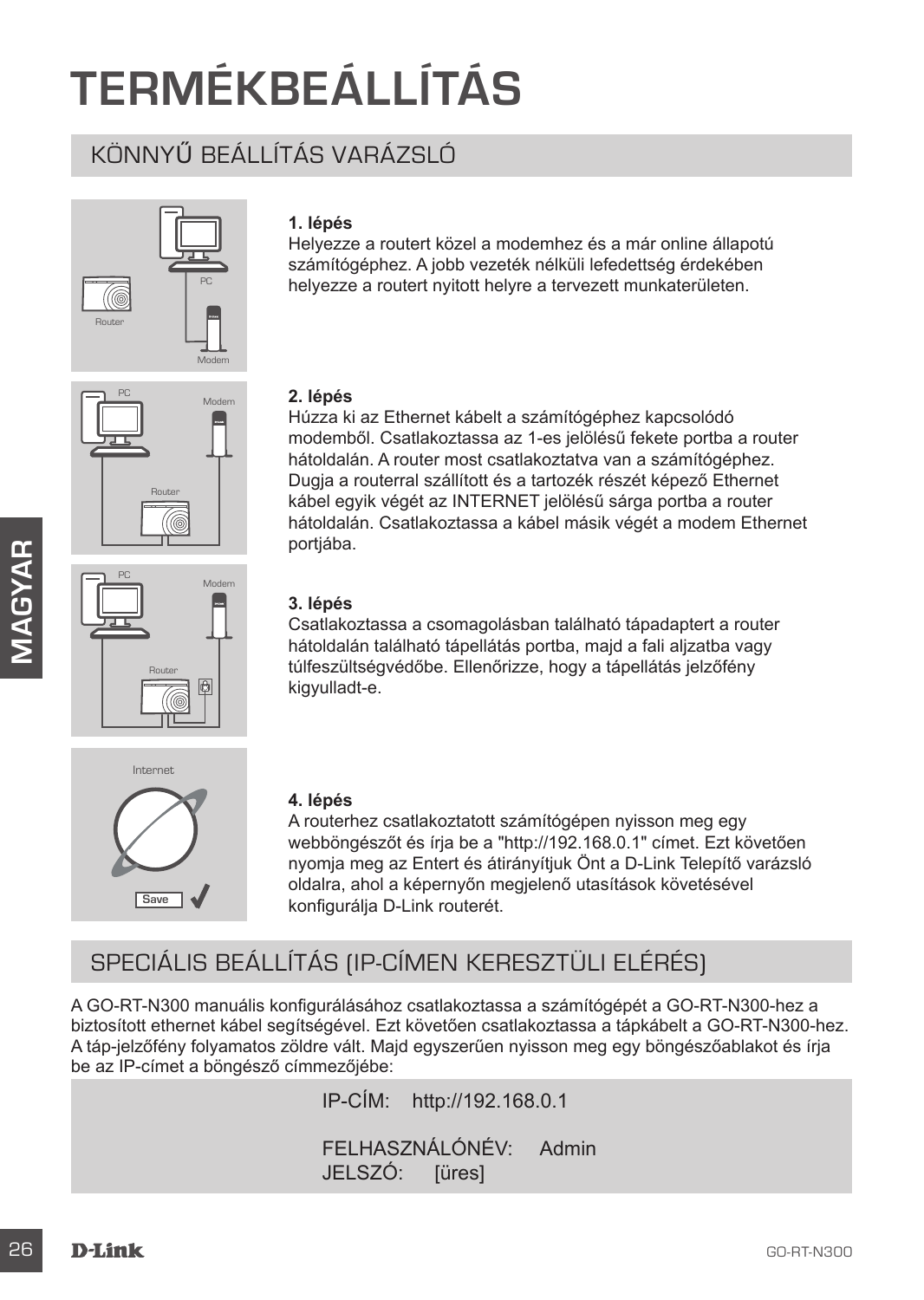# **HIBAELHÁRÍTÁS**

# BEÁLLÍTÁSI ÉS KONFIGURÁCIÓS PROBLÉMÁK

#### **1. HOGYAN KONFIGURÁLOM A GO-RT-N300 ROUTEREMET SZEMÉLYRE SZABOTT HÁLÓZATI NÉVRE (SSID) ÉS VEZETÉK NÉLKÜLI HÁLÓZATI TITKOSÍTÁSI KULCSRA?**

- Csatlakoztassa számítógépét a routerhez Ethernet kábel segítségével.
- Nyisson meg egy webböngészőt, és írja be a http://192.168.0.1 címet.
- Az alapértelmezett felhasználónév az "Admin". Az alapértelmezett jelszó '' (hagyja üresen a mezőt).
- Ha módosította a jelszót és nem emlékszik rá, vissza kell állítania a routert, hogy a jelszó is ''-re változzon (a jelszó mező üresen marad).

#### **2. HOGYAN ÁLLÍTHATOM VISSZA A GO-RT-N300 ROUTEREMET ALAPÉRTELMEZETT GYÁRI BEÁLLÍTÁSOKRA??**

- Győződjön meg arról, hogy a router be van kapcsolva.
- Nyomja be, és tartsa benyomva az eszköz hátulján lévő reset gombot 10 másodpercig. Megjegyzés: A router alapértelmezett gyári beállításainak visszaállítása törli a jelenlegi konfigurációs beállítást. A beállítások újrakonfigurálásához lépjen be a routerbe az első kérdésben leírtak alapján, majd futtassa a Telepítő varázslót.

# **G. HOGYAN ADDK HOZZÁ EGY ÚJ VEZETÉK NÉLKÜLI KLIENST VAGY SZÁMÍTŐGÉPET, HA<br>
ELFELSITETTEM A VEZETÉK NÉLKÜLI HÁLÓZATOM NEVÉT (SSID) VAGY TITKOSÍTÁSI<br>
- Minden a contenent kenezüli vezetlék nelküli kapcsolódó számítógép ese 3. HOGYAN ADOK HOZZÁ EGY ÚJ VEZETÉK NÉLKÜLI KLIENST VAGY SZÁMÍTÓGÉPET, HA ELFELEJTETTEM A VEZETÉK NÉLKÜLI HÁLÓZATOM NEVÉT (SSID) VAGY TITKOSÍTÁSI KULCSÁT?**

- Minden, a routeren keresztül vezeték nélkül kapcsolódó számítógép esetén szüksége lesz a vezeték nélküli hálózat pontos nevére (SSID) és titkosítási kulcsára.
- Használja a webes felhasználói felületet (az 1. kérdésben leírtak alapján) a vezeték nélküli beállítások ellenőrzéséhez vagy kiválasztásához.
- Bizonyosodjon meg arról, hogy leírta a beállítások adatait, így a későbbiek során minden vezeték nélkül kapcsolódó számítógép esetén meg tudja azokat adni. A dokumentum hátulján egy e célnak megfelelő területet talál fontos információkkal későbbi használat céljából.

#### **4. MIÉRT NEM TUDOK CSATLAKOZNI AZ INTERNETRE?**

- ADSL felhasználók esetén kérjük, lépjenek kapcsolatba az Internetszolgáltatóval annak ellenőrzése érdekében, hogy a szolgáltatás engedélyezett/csatlakoztatva van-e a szolgáltató által, valamint a szolgáltató felhasználóneve és jelszava helyes-e.

#### **A teljes termék kézikönyvért kérjük, látogasson el a weboldalra www.dlink.com**

#### **A legújabb firmware letöltéséhez kérjük, hivatkozzon a weboldalra www.dlink.com**

# TECHNIKAI TÁMOGATÁS

URL : http://www.dlink.hu Tel. : 06 1 461-3001 Fax : 06 1 461-3004 Land Line 14,99 HUG/min - Mobile 49.99,HUF/min email : support@dlink.hu